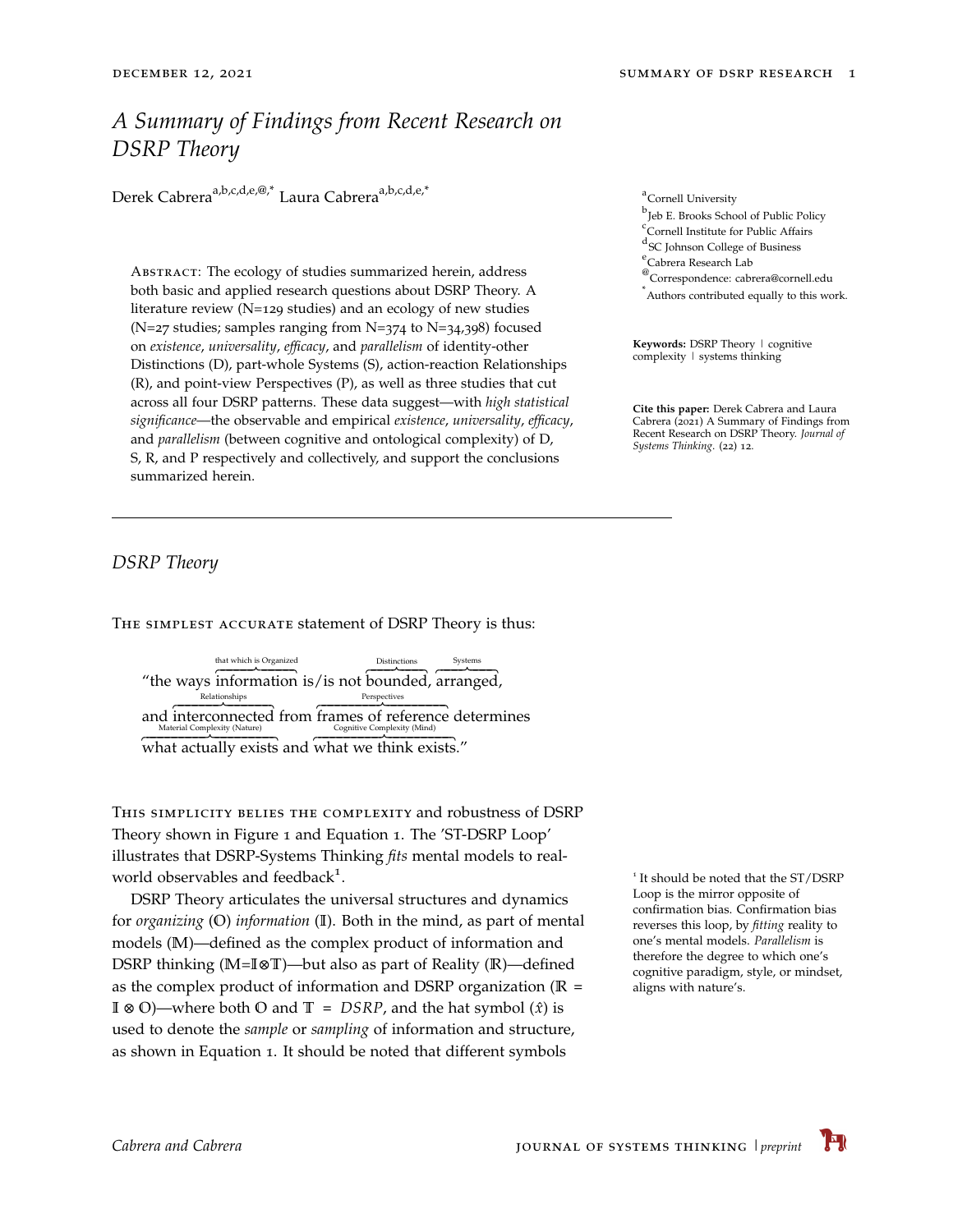

Figure 1: The ST/DSRP Loop

are sometimes used for organization (**O**) to differentiate thoughtbased organization (where **T** is used for "thinking") versus more general organization (where **O** is used) of information as is the case for energy and matter—that information is a basic property of the universe is well trodden <sup>2</sup>. Thus,  $\mathbb{T} = \hat{O} = DSRP$ . Thus, the goal of systems thinking is increase the value of the fraction between our Mental models and Reality such that  $\frac{M}{R}$  = 1. This is an aspirational goal.<sup>3</sup> But interestingly, it is this aspirational goal that differentiates the phenomenon of *systems thinking* from plain-old *thinking*. Because systems thinking has an expressed aspirational goal of making the fraction between mental models (**M**) and Reality (**R**) equal to 1, such that  $\frac{M}{R} = \frac{1}{1}$  $\frac{1}{1}$  = 1. Thinking doesn't have this aspirational goal, so it doesn't require metacognition (just cognition). Otherwise, they're exactly the same. But that's a pretty big otherwise. The formalism for DSRP is detailed and explained in Equation [1](#page-1-0):

Tom Stonier, *Information and the Internal Structure of the Universe: An Exploration into Information Physics*, Springer Verlag, 1990; [2](#page-12-0); [3](#page-12-1); [4](#page-12-2); [5](#page-12-3); and [6](#page-12-4)

<sup>3</sup> One could say—somewhat tongue in cheek but also analytically and literally—that the *ultimate* goal of systems thinking is to attain "oneness." That is, to increase the value of the fraction between our Mental models and Reality such that  $\frac{M}{R} = 1$ .



<span id="page-1-0"></span>*x* (1)

A simple way to understand this formula is to focus in on just one portion of the fraction between mental models and reality:  $\frac{M}{R}$ . We will use the  $\frac{\hat{S}_{\hat{w}}^{\hat{p}}}{\hat{c}^p}$  $S_{\overline{v}}^{\overline{\omega}}$  by asking about your mental model of the parts of *w* an ecology versus the actual parts of an ecology. Your mental model might include 247 parts whereas you estimate that the actual ecology includes many more than 247 parts ( $\gg$  247). Thus,  $\frac{\hat{S}_w^{\hat{p}}}{\sigma^p}$  $\frac{S_{\hat{w}}}{S_{w}^{p}} = \frac{247}{\gg 247}$  =

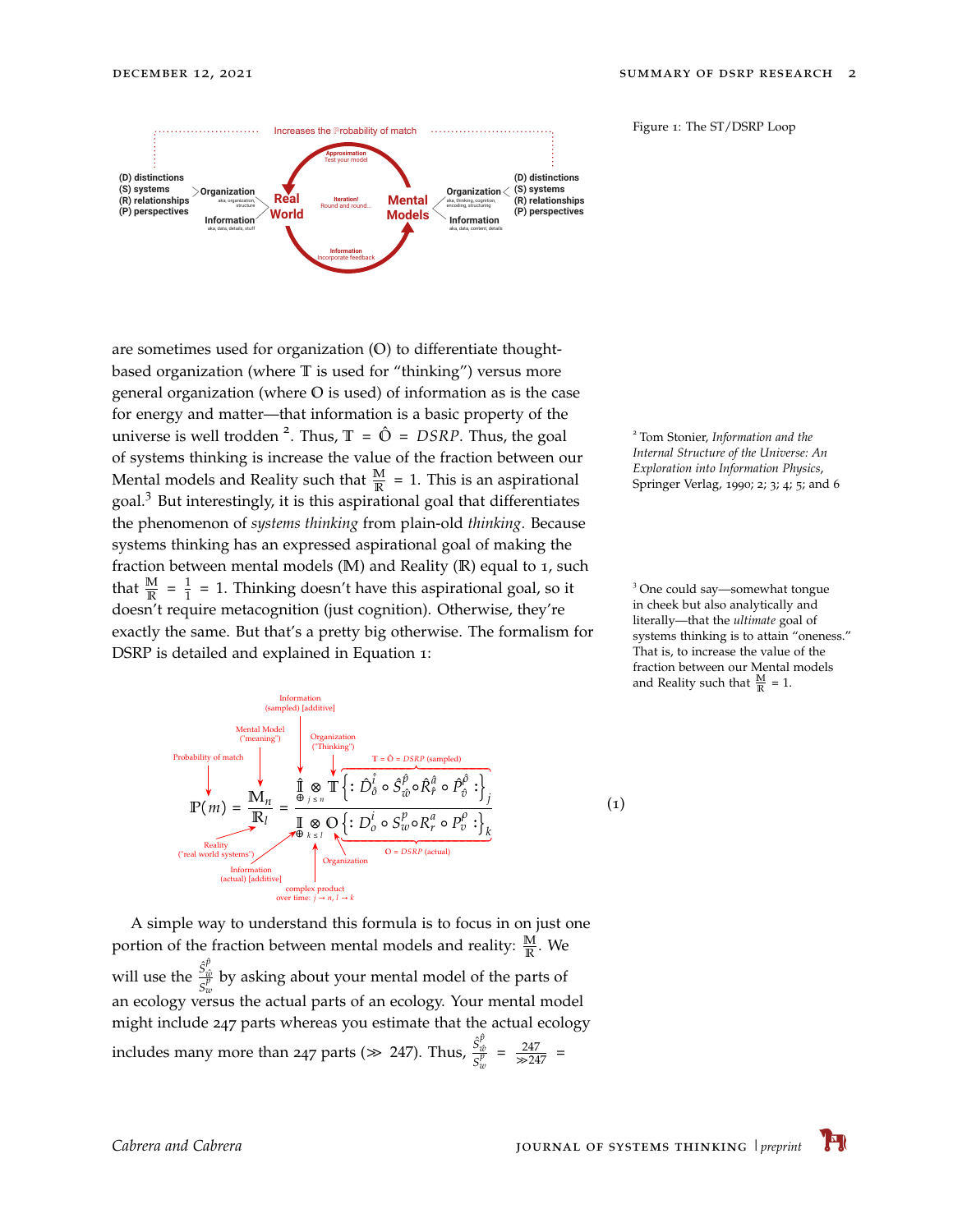$2.47 \times 10^{-M}$  = 2.47e–*M* (i.e., scientific notation a *very* small number). If your understanding of those 2.47e−*M* parts is useful in whatever it is you're trying to accomplish in the ecology, then the numerator (your mental model) suffices as a model for the denominator (reality). If it doesn't then you might make the structural prediction that their are more/different parts that you need to understand. Regardless, because (1) the denominator is almost always effectively much greater than the numerator, and (2) all signal from reality is filtered through our mental models, the formula above can be summarised to:

$$
M = I \otimes T
$$
  
where,  

$$
T = \hat{O} = DSRP
$$
 (2)

In other words, our mental models are built on meaningfully organizing information with DSRP. The formalism for DSRP Theory clarifies a number of important things:

- 1. the applicable domains (reality (or real-world systems) and mental models);
- 2. the goal (increasing the probability of a match between mental models and reality (a.k.a., parallelism);
- 3. the universal structures and structural rules of organization (i.e., DSRP);
- 4. the dynamical rules (co-implication and simultaneity);
- 5. the fundamental action (organization, or **O**);
- 6. the fundamental element being acted upon or *organized* (i.e., information, or **I**); and
- 7. the relationship between information and organization over time (complex product, or ⊗); and
- 8. the basis on which to make structural predictions that aid knowledge creation, innovation, invention and discovery.

This last item—*structural predictions*—represents the most important contribution of DSRP Theory: it let's us make predictions about highly probable structures in our thinking and then 'fill in' these structures with informational variables (a.k.a., discovery at the personal, professional, social, or scientific scales). For more in depth on the specifics and implications of DSRP Theory see: <sup>4</sup>.

<sup>4</sup> [7](#page-12-5); [8](#page-12-6); [9](#page-12-7); [10](#page-12-8); [11](#page-12-9); [12](#page-12-10); [13](#page-12-11); and [14](#page-13-0)

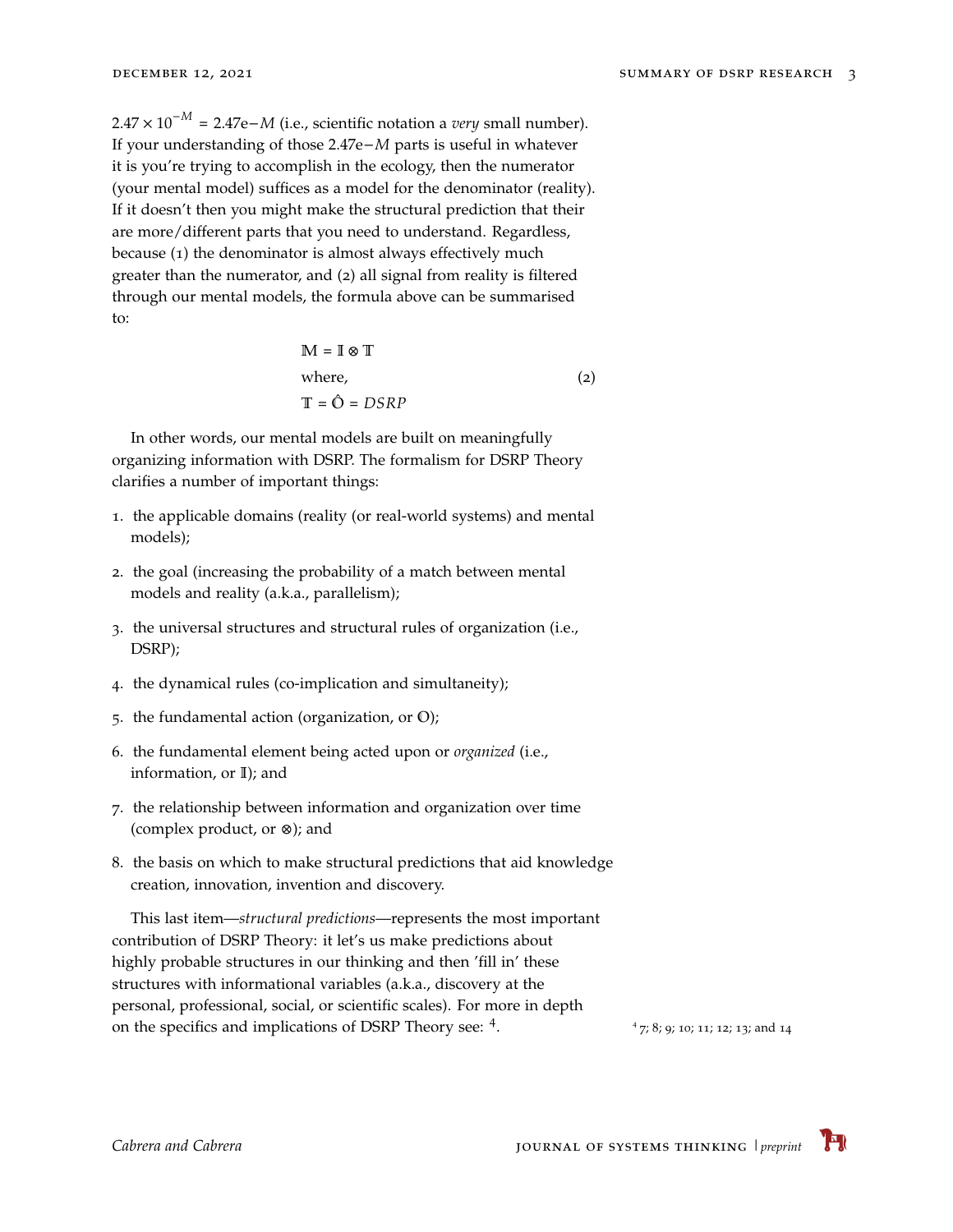### <span id="page-3-0"></span>*Research Program*

The research program, impetus, design and methodology as well as the null and alternative hypotheses, for the 27 studies summarized herein, were based on the basic and applied research questions summarized in Table [1](#page-3-0). Basic research investigates the *existence* and *universality* of DSRP in both mind and nature, whereas applied research investigates the *efficacy*<sup>5</sup> and *parallelism*<sup>6</sup>.

|                                   | Existential<br>(Basic Research)                                                                                                     | Efficacy<br>(Applied Research)                                                                                                                                                                      |
|-----------------------------------|-------------------------------------------------------------------------------------------------------------------------------------|-----------------------------------------------------------------------------------------------------------------------------------------------------------------------------------------------------|
| Mind<br>(cognitive<br>complexity) | Does DSRP Exist in<br>Mind?<br>( <i>i.e.</i> , Does DSRP<br>exist as universal,<br>material, observable<br>cognitive<br>phenomena?) | Is Metacognitive<br><b>Awareness of DSRP</b><br>Effective?<br>( <i>i.e.</i> , Does it increase<br>ability to align<br>cognitive complexity<br>to real-world<br>complexity? (a.k.a.,<br>parallelism) |
| Nature<br>(material complexity)   | Does DSRP Exist in<br>Nature?<br>(i.e., Does DSRP<br>exist as universal,<br>material, observable<br>phenomena?)                     |                                                                                                                                                                                                     |
|                                   | <b>EMPIRICAL BASIS</b>                                                                                                              |                                                                                                                                                                                                     |

<sup>5</sup> Defined as the effect of *metacognitive* awareness of DSRP.

 $6$  Defined as the probability that organizational rules of mind align with organizational rules of nature.

Table 1: Research Questions for DSRP Theory on 4 Dimensions

## <span id="page-3-1"></span>*Summary of Empirical Research*

There is more empirical evidence supporting DSRP than any existing theory of systems thinking<sup>7</sup> making it rise to the level of a validated 'theory.'<sup>8</sup> (See <sup>9</sup>).

Cabrera et al.'s 2021 literature review of research  $(10)$  builds upon a previous literature review  $\binom{11}{1}$ . These reviews reflect a collection of peer-reviewed studies and their findings (N=129) which support some aspect of DSRP Theory. A K-MMM Analysis  $(^{12})$  was performed on this literature review data. Figure [2](#page-3-1) shows the majority (69.5%) of the research falls in the combined area of empirical studies. Figure [3](#page-3-1) shows the areas of DSRP Theory to which the research applies.

DSRP Theory details quite a bit more than this simplification relays<sup>[13](#page-12-11)</sup>. In addition, as pointed out in Cabrera, Cabrera, and Midgley  $\frac{13}{26}$  $\frac{13}{26}$  $\frac{13}{26}$ ; [12](#page-12-10); [11](#page-12-9); 13; [27](#page-14-3); and [28](#page-14-4)

7 This includes thousands of 'opinionbased' frameworks, which themselves have not ascended to the status of 'theory' but which nevertheless make up the majority of scholarship in the

area.<br><sup>8</sup> Contrary to public perception—which uses the term theory as synonymous with an opinion or guess—scientific *theories* are those ideas that have an accumulation of empirical evidence supporting its claims and predictions.

<sup>9</sup> [15](#page-13-1); [16](#page-13-2); [17](#page-13-3); [18](#page-13-4); [14](#page-13-0); [19](#page-13-5); [20](#page-13-6); [21](#page-13-7); [22](#page-13-8); [7](#page-12-5); [23](#page-13-9); [24](#page-14-0); and [18](#page-13-4)

$$
\begin{smallmatrix}10&16\\11&7\end{smallmatrix}
$$

 $12^{12}$  [25](#page-14-1)

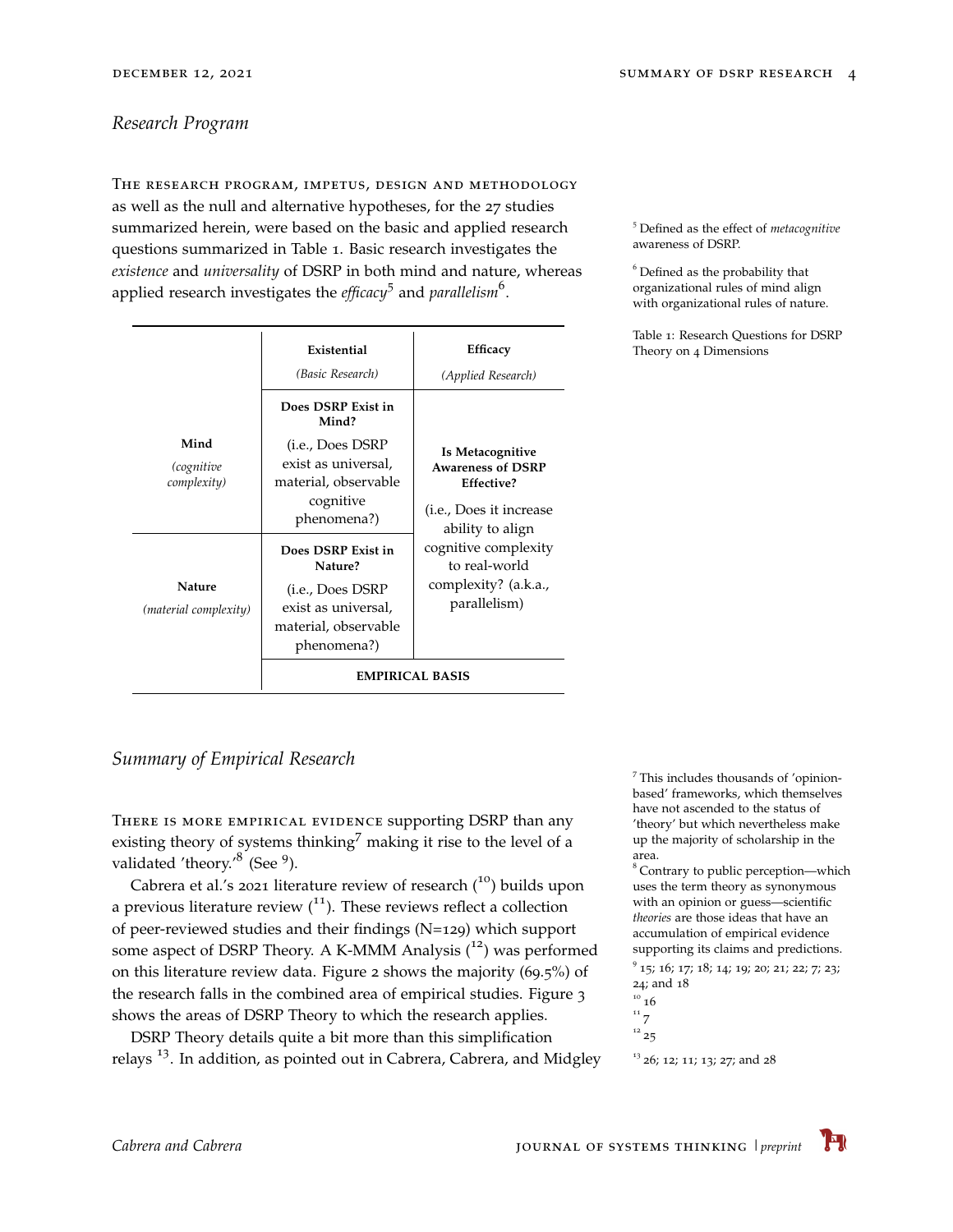Figure 2: K-MMM Analysis of Studies (N=129) in Literature Review







Figure 3: Analysis of Studies (N=129) in Terms of D, S, R, P and DSRP (general)

 $14$  in a discussion of how DSRP Theory has brought about a fourth wave in systems thinking, the authors write:

Since Cabrera's first writings, we now have the benefit of over 20 years of hindsight on the possible start of a fourth wave (which is as long as the gap between the first and second waves, and twice as long as the gap between the second and third waves). During those years, we have seen considerable testing of Cabrera's DSRP Theory, including: (1) a burgeoning amount of empirical evidence (at least as much as has been offered in the previous waves); (2) substantial private sector funding to develop tools for systems thinking; (3) substantial public funding for research; (4) a substantial peer review and publication history, sizeable citation histories, including several special issues dedicated to DSRP; (5) considerable public exposure and critique; (6) public adoption; (7) high attendance  $1429$  $1429$ 

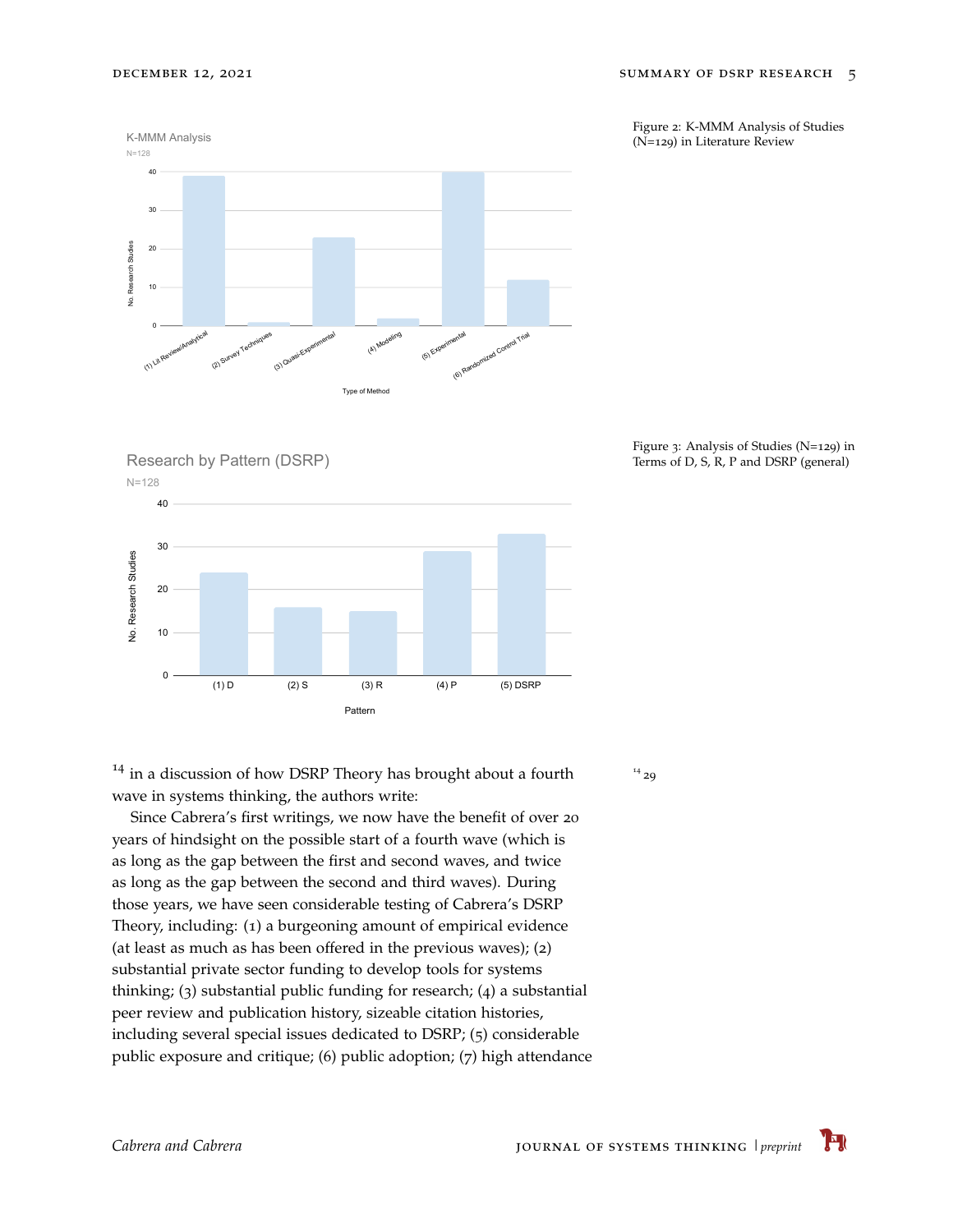annual conferences; institutional recognition and support; and (9) as yet, few competitor theories (at least, none that have been explicated and communicated to the same degree).

In short, DSRP Theory has more empirical evidence supporting it than any existing 'systems theory' <sup>15</sup>. The term *theory* is used loosely here as it is in the field writ large. Most of what exists in the field are <sup>[24](#page-14-0)</sup> opinioned, mostly unvalidated *frameworks*. These frameworks—many that have been around for some time and are popular—are not 'theories' like DSRP is, because a theory requires an accumulation of evidence. It should be further noted that establishing an *accumulation of evidence for a theory* requires both *basic* (existential) and *applied* (efficacy) research. To our knowledge, none of the existing frameworks for systems thinking have basic empirical evidence for their existence. In rare cases, there are efficacy studies which is a positive sign, but not a replacement for basic research that shows the existence of such claims. DSRP Theory has both a basic and applied evidence-base but the fishtank studies presented herein are efficacy studies. For more on DSRP Theory proper the reader should see these citations, many of which include full literature reviews and involve hundreds of empirical studies. DSRP Theory provides the underlying rule structure for the complex adaptive system that yields the emergent property we call systems thinking (or increased cognitive complexity).

#### <span id="page-5-0"></span>*Empirical Findings of DSRP Across the Disciplines*

There is an abundance of interest, literature, and empirical findings on DSRP patterns across the disciplinary spectrum (i.e., the physical, natural, social and applied sciences). The literature on distinction making <sup>16</sup> and boundary judgments is well established, both in the cognitive sciences and the field of systems thinking. In the cognitive sciences (as well as the physical and natural sciences) it is clear that distinction making is existent  $17$ . In a review of literature, empirical studies illustrate both the universality of identity-other Distinctions across the disciplines  $18$  and that Distinctions are integrated with other universals (Systems, Relationships, Perspectives)<sup>19</sup>.

The literature on part-whole Systems<sup>20</sup> (a.k.a., grouping, sorting, categorization, organization, etc.) is well established, both in the cognitive sciences and systems thinking contexts. In the cognitive sciences (as well as the physical and natural sciences) it is clear that part-whole Systems are ever present  $21$ . In systems thinking literature, categorization has been said to be, "(...)predicted from the structure of the environment at least as well as it can from the structure of the mind  $22$ ." While categorization is more limited than part-whole Systems, the research done on categorization  $23$ 

<sup>15</sup> [30](#page-14-6); [31](#page-14-7); [32](#page-14-8); ? ; [33](#page-14-9); [34](#page-14-10); [35](#page-14-11); [36](#page-15-0); [28](#page-14-4); [23](#page-13-9); and

 $^{16}$  [37](#page-15-1); [38](#page-15-2); [39](#page-15-3); [40](#page-15-4); [41](#page-15-5); [42](#page-15-6); [43](#page-15-7); [44](#page-15-8); [45](#page-15-9); [46](#page-15-10); [47](#page-15-11); [48](#page-15-12); [49](#page-16-0); [50](#page-16-1); [51](#page-16-2); [52](#page-16-3); [53](#page-16-4); [54](#page-16-5); [55](#page-16-6); [56](#page-16-7); [57](#page-16-8); [58](#page-16-9); [59](#page-16-10); [60](#page-16-11); [61](#page-16-12); [62](#page-17-0); [63](#page-17-1); [64](#page-17-2); [65](#page-17-3); [66](#page-17-4); [67](#page-17-5); [68](#page-17-6); [69](#page-17-7); [70](#page-17-8); and [71](#page-17-9)

 $17$  [40](#page-15-4); [45](#page-15-9); [38](#page-15-2); [39](#page-15-3); [41](#page-15-5); [43](#page-15-7); and [44](#page-15-8)

; [38](#page-15-2); [39](#page-15-3); [40](#page-15-4); [72](#page-17-10); [41](#page-15-5); [42](#page-15-6); [43](#page-15-7); [44](#page-15-8); [45](#page-15-9); [47](#page-15-11); ; [49](#page-16-0); [50](#page-16-1); [51](#page-16-2); [52](#page-16-3); [73](#page-17-11); [53](#page-16-4); [54](#page-16-5); [55](#page-16-6); [56](#page-16-7); [58](#page-16-9); ; [75](#page-17-13); [59](#page-16-10); [60](#page-16-11); [61](#page-16-12); [62](#page-17-0); [63](#page-17-1); [64](#page-17-2); [65](#page-17-3); [66](#page-17-4); [67](#page-17-5); ; [69](#page-17-7); [70](#page-17-8); and [71](#page-17-9)

 [76](#page-17-14); [77](#page-18-0); [78](#page-18-1); [79](#page-18-2); [80](#page-18-3); [81](#page-18-4); [82](#page-18-5); [83](#page-18-6); [84](#page-18-7); [85](#page-18-8); [86](#page-18-9); ; [88](#page-18-11); [89](#page-18-12); [90](#page-18-13); [91](#page-18-14); [92](#page-19-0); [93](#page-19-1); [94](#page-19-2); [95](#page-19-3); [96](#page-19-4); [97](#page-19-5); ; [99](#page-19-7); [100](#page-19-8); [101](#page-19-9); [102](#page-19-10); [103](#page-19-11); [104](#page-19-12); [105](#page-19-13); [106](#page-20-0); ; [108](#page-20-2); and [57](#page-16-8)

<sup>20</sup> [109](#page-20-3); [28](#page-14-4); [110](#page-20-4); [39](#page-15-3); [111](#page-20-5); [112](#page-20-6); [113](#page-20-7); [114](#page-20-8); [115](#page-20-9); [116](#page-20-10); [117](#page-20-11); [118](#page-20-12); [119](#page-20-13); [120](#page-20-14); [121](#page-21-0); [122](#page-21-1); and [123](#page-21-2) <sup>21</sup> [111](#page-20-5); [112](#page-20-6); [113](#page-20-7); [115](#page-20-9); [119](#page-20-13); [121](#page-21-0); and [122](#page-21-1)

 $111$ 

 $23$  [111](#page-20-5); [112](#page-20-6); [113](#page-20-7); [121](#page-21-0); [122](#page-21-1); [99](#page-19-7); [95](#page-19-3); [92](#page-19-0); [91](#page-18-14); [105](#page-19-13); [97](#page-19-5); [93](#page-19-1); [124](#page-21-3); [120](#page-20-14); [67](#page-17-5); and [68](#page-17-6)

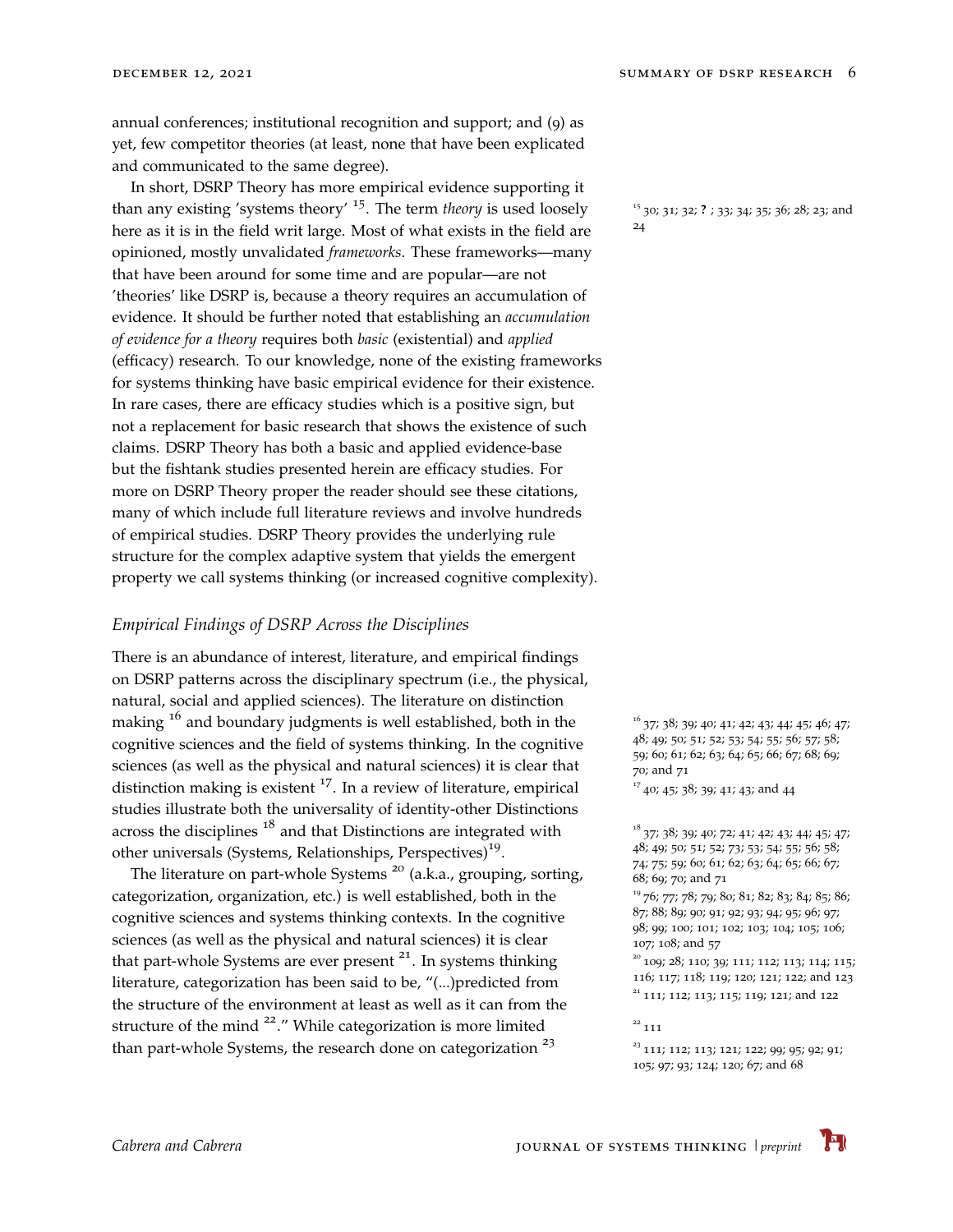has shown the fundamental existence of the Systems rule. It isn't new that categories are made through sorting parts into wholes, but what is new is that categories also imply a perspective, integrating the part-whole Systems rule into the rest of the DSRP theory. This critical insight—part of DSRP Theory—exposes the universality of part-whole systems at the theoretical level. In a review of literature, a number of empirical studies illustrate the universality of part-whole Systems across the disciplines  $^{24}$  and part-whole Systems integrated  $^{24}$  110; 39; 111; 112; 113; 114; 115; 114; 114; 115; 114; 115; 114; 115; 114; 115; 114; 115; 114; 115; 114; 115; 114; 115; 114; 115; 114; 115; 119 with other universals (Distinctions, Relationships, Perspectives)<sup>25</sup>. [117](#page-20-11); [118](#page-20-12); [119](#page-20-13); [120](#page-20-14); [121](#page-21-0); [122](#page-21-1); and [123](#page-21-2)

The literature on Relationships  $^{26}$  is also well established in both the cognitive sciences and systems thinking contexts. In the cognitive sciences (as well as the physical and natural sciences) it is clear that relationships are ever present  $27$ . Causality (a term that refers to phenomena that is a subset of action-reaction Relationships) has  $\frac{27}{128}$  $\frac{27}{128}$  $\frac{27}{128}$ ; [132](#page-21-11); [133](#page-21-12); [135](#page-21-14); and [137](#page-22-1) been shown to be present in children  $^{28}$ , adults, and can be utilized  $^{28}$  [128](#page-21-7); [133](#page-21-12); [134](#page-21-13); [135](#page-21-14); and [138](#page-22-2) as, "(...) a tool for gaining deeper understanding <sup>29</sup>." Cabrera <sup>30</sup> <sup>29</sup> expanded the definition of Relationships by demonstrating that:  $(1)$ all relational processes were cases of relationships between an action and a reaction variable and (2) that action-reaction relationships were not reserved merely for the systems' cause and effects alone, but were structural features occurring on fractal dimensions. This critical insight—part of DSRP Theory—exposed the universality of *action-reaction Relationships* at the theoretical level. This study empirically quantifies this theoretical construct. In a 2021  $3^1$  review  $3^1$ of literature, a number of empirical studies illustrate the universality of action-reaction Relationships across the disciplines  $3^2$ . It is also [132](#page-21-11); [133](#page-21-12); [124](#page-21-3); [134](#page-21-13); [135](#page-21-14); [136](#page-22-0); [137](#page-22-1); and [138](#page-22-2) clear that Relationships are not enough. That they are necessary but not sufficient to explain an underlying, universal, structural grammar of cognition or to navigate the complexities of real-world systems. Empirical findings from the literature also reveal what DSRP Theory predicts: that action-reaction Relationships are integral with other universals (i.e., Distinctions, Systems, Perspectives)<sup>33</sup>.

Perspective is one of the most important aspects of human cognition, given our status as social animals. In a literature review of perspective taking  $34$  a number of empirical studies show the universality of perspectives across the disciplines  $35$ . In the cognitive sciences (as well as the physical and natural sciences) it is clear that perspectives are ever present  $3^6$ . It is also clear that perspectives are not enough. That they are necessary but not sufficient to explain an underlying, universal, structural grammar of cognition. Empirical findings from the literature also reveal what DSRP Theory predicts: that pointview Perspective is integral with other universals (i.e., Distinctions, Systems, Relationships)<sup>37</sup>.

Table [1](#page-3-0) summarizes the basic and applied research questions that

 [110](#page-20-4); [39](#page-15-3); [111](#page-20-5); [112](#page-20-6); [113](#page-20-7); [114](#page-20-8); [115](#page-20-9); [116](#page-20-10); [76](#page-17-14); [78](#page-18-1); [79](#page-18-2); [80](#page-18-3); [81](#page-18-4); [82](#page-18-5); [83](#page-18-6); [84](#page-18-7); [85](#page-18-8); [86](#page-18-9); [87](#page-18-10); ; [89](#page-18-12); [90](#page-18-13); [91](#page-18-14); [92](#page-19-0); [93](#page-19-1); [94](#page-19-2); [95](#page-19-3); [96](#page-19-4); [97](#page-19-5); [98](#page-19-6); ; [100](#page-19-8); [101](#page-19-9); [102](#page-19-10); [103](#page-19-11); [104](#page-19-12); [105](#page-19-13); [106](#page-20-0); [107](#page-20-1); [108](#page-20-2); and [57](#page-16-8) <sup>26</sup> [125](#page-21-4); [126](#page-21-5); [127](#page-21-6); [128](#page-21-7); [129](#page-21-8); [130](#page-21-9); [131](#page-21-10); [132](#page-21-11); ; [124](#page-21-3); [134](#page-21-13); [135](#page-21-14); [136](#page-22-0); [137](#page-22-1); and [138](#page-22-2)

 $^{29}$  [137](#page-22-1)

 $31$  [139](#page-22-3)

 $32$  [39](#page-15-3); [125](#page-21-4); [126](#page-21-5); [127](#page-21-6); [128](#page-21-7); [129](#page-21-8); [130](#page-21-9); [131](#page-21-10);

 [76](#page-17-14); [78](#page-18-1); [79](#page-18-2); [80](#page-18-3); [81](#page-18-4); [82](#page-18-5); [83](#page-18-6); [84](#page-18-7); [85](#page-18-8); [86](#page-18-9); [87](#page-18-10); ; [89](#page-18-12); [90](#page-18-13); [91](#page-18-14); [92](#page-19-0); [93](#page-19-1); [94](#page-19-2); [95](#page-19-3); [96](#page-19-4); [97](#page-19-5); [98](#page-19-6); ; [100](#page-19-8); [101](#page-19-9); [102](#page-19-10); [103](#page-19-11); [104](#page-19-12); [105](#page-19-13); [106](#page-20-0); [107](#page-20-1); [108](#page-20-2); and [57](#page-16-8)

; [142](#page-22-6); [143](#page-22-7); [144](#page-22-8); [145](#page-22-9); [146](#page-22-10); [147](#page-22-11); [148](#page-23-0); ; [150](#page-23-2); [151](#page-23-3); [152](#page-23-4); [153](#page-23-5); [154](#page-23-6); [155](#page-23-7); [156](#page-23-8); ; [158](#page-23-10); [159](#page-23-11); [160](#page-23-12); [161](#page-23-13); [162](#page-24-0); [163](#page-24-1); [164](#page-24-2); ; [166](#page-24-4); [167](#page-24-5); [168](#page-24-6); [169](#page-24-7); [170](#page-24-8); [171](#page-24-9); [172](#page-24-10); and [173](#page-24-11)

<sup>36</sup> [170](#page-24-8); [158](#page-23-10); [155](#page-23-7); [147](#page-22-11); [153](#page-23-5); [142](#page-22-6); [145](#page-22-9); [144](#page-22-8); [146](#page-22-10); [148](#page-23-0); [150](#page-23-2); and [152](#page-23-4)

 [76](#page-17-14); [78](#page-18-1); [79](#page-18-2); [80](#page-18-3); [81](#page-18-4); [82](#page-18-5); [83](#page-18-6); [84](#page-18-7); [85](#page-18-8); [86](#page-18-9); [87](#page-18-10); ; [89](#page-18-12); [90](#page-18-13); [91](#page-18-14); [92](#page-19-0); [93](#page-19-1); [94](#page-19-2); [95](#page-19-3); [96](#page-19-4); [97](#page-19-5); [98](#page-19-6); ; [100](#page-19-8); [101](#page-19-9); [102](#page-19-10); [103](#page-19-11); [104](#page-19-12); [105](#page-19-13); [106](#page-20-0); [107](#page-20-1); [108](#page-20-2); and [57](#page-16-8)



 $34140$  $34140$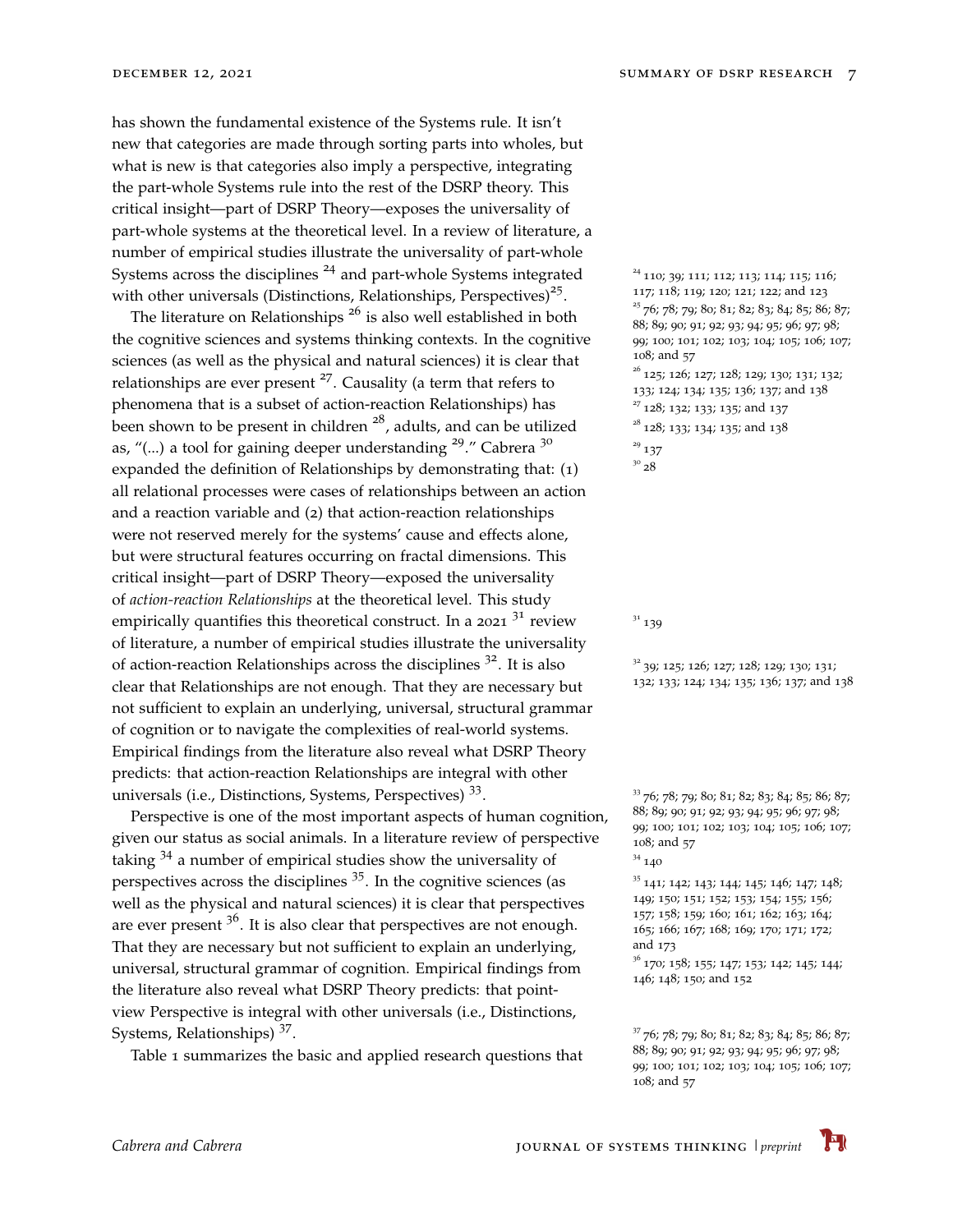animate this ecology of studies. This ecology of studies is summarized herein but the full peer-reviewed works are available for sets of studies (N=27) focused on identity-other Distinctions (D)  $(3^8)$ , partwhole Systems (S)  $(^{39}$ ), action-reaction Relationships (R)  $(^{40}$ ), and point-view Perspectives (P)  $(4)$  as well as three studies that cut across all four DSRP patterns  $(4^2)$ .  $4^2$   $18$ ; and [17](#page-13-3)

Overall, these data suggest the observable and empirical *existence*, *universality*, *efficacy*, and *parallelism* (between cognitive and ontological complexity)of D, S, R, and P respectively and collectively. And, with *high statistical significance* point to the conclusions and summaries in Tables [2](#page-5-0), [3](#page-5-0), [4](#page-5-0), and [5](#page-5-0).

 $3^8$  [19](#page-13-5)  $^\mathrm{39}$  [20](#page-13-6) 40 [22](#page-13-8)

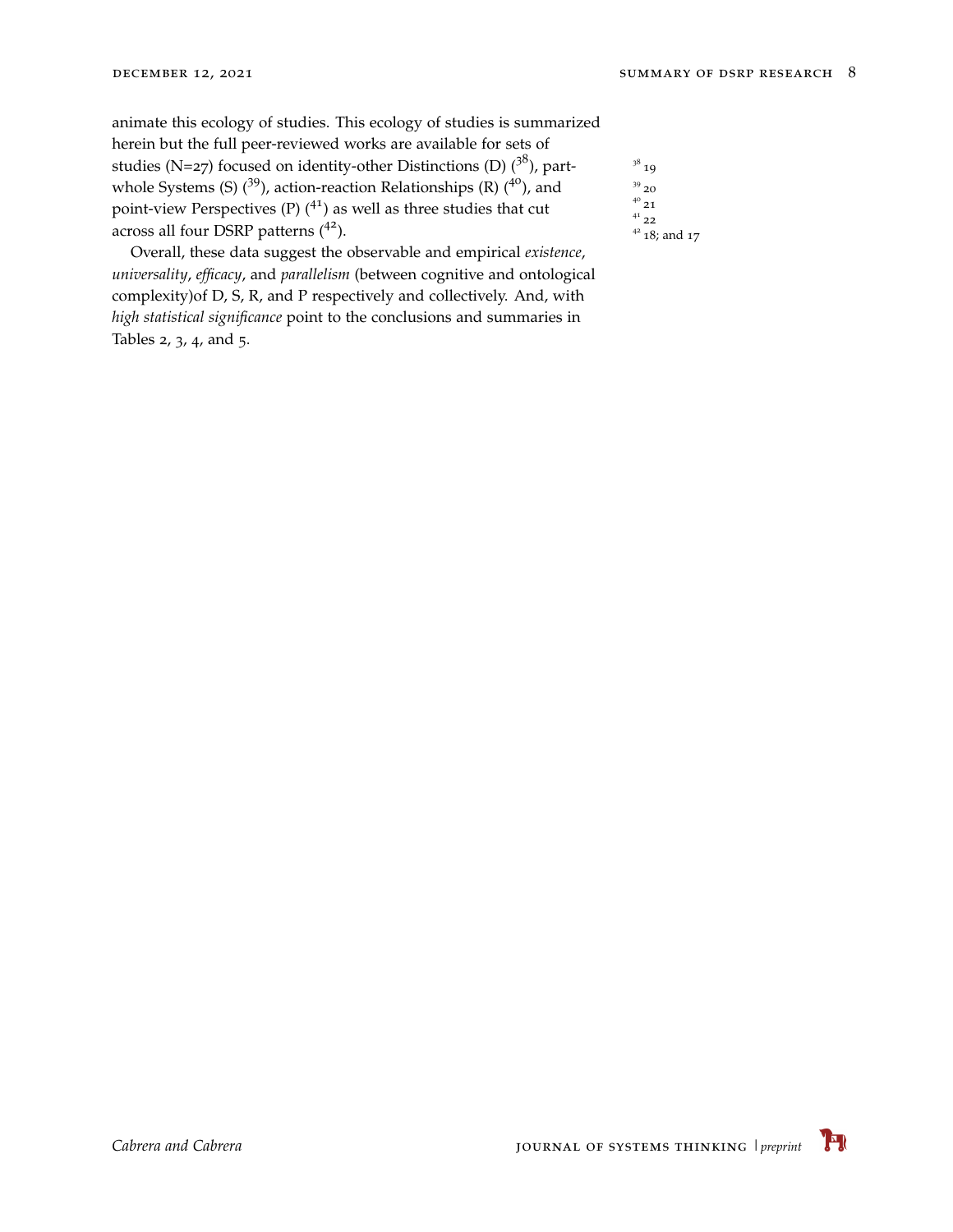| Distinction (D) Studies Conclusions                                                                                                                                                        | Summary                                                  |
|--------------------------------------------------------------------------------------------------------------------------------------------------------------------------------------------|----------------------------------------------------------|
| Globally and universally, identity-other distinctions exist.                                                                                                                               | $D_0^i$ exists.                                          |
| Contrary to prevailing belief, things are defined not solely by their essence or<br>accepted definitions, but also in relation to the other things they are with.                          | $D_0^i$ is relative.                                     |
| Distinctions are made at the individual and collective level.                                                                                                                              | $D_0^t$ is universal.                                    |
| At the individual level, people make a diversity of distinctions, collectively, they see<br>things similarly.                                                                              | In a pool of difference, we distinguish<br>similarly.    |
| We use: different names for different things; different names for the same things;<br>same names for different things; and same names for the same things.                                 | Left implicit, D confuses, made explicit<br>D clarifies. |
| Cognitively speaking, there is a parallel invisible universe of not-things which<br>provide the 'ether' for defining everything.                                                           | Negated identities matter.                               |
| Unstructured, people have a hard time getting their thinking started.                                                                                                                      | D-rule jump starts thinking.                             |
| Identity-other are both part-whole systems of is's and is-not's.                                                                                                                           | D is S-dependent.                                        |
| We also know that the other is an identity.                                                                                                                                                | $i$ and $o$ are interchangeable.                         |
| D-rule is dependent on S, R and P rules, and S, R and P rules are dependent on D-<br>rule.                                                                                                 | DSRP is massively parallel and fractal.                  |
| The more tangible and explicit things are, the easier it is for people to make identity-<br>other Distinctions. People miss things when they are not tangible/explicit, which is a<br>lot. | Awareness of D-rule decreases bias.                      |
| We know what people do and don't do that can help us improve thinking. Namely:<br>Rarely consider the other; People rarely challenge existing distinctions; Rarely<br>validate.            | Awareness of D-rule improves<br>thinking.                |
| People have greater confidence than competence in Distinction making.                                                                                                                      | We are overconfident with $D_0^l$                        |
| A relatively short treatment in D-rule can dramatically affect cognitive ability and<br>complexity.                                                                                        | "D-rule" makes you smarter.                              |
|                                                                                                                                                                                            | Table 2: Summary Table of Conclusions                    |

from identity-other Distinctions  $(D_o^i)$ Studies Excerpted from Cabrera 2022

 $\mathbf{F}$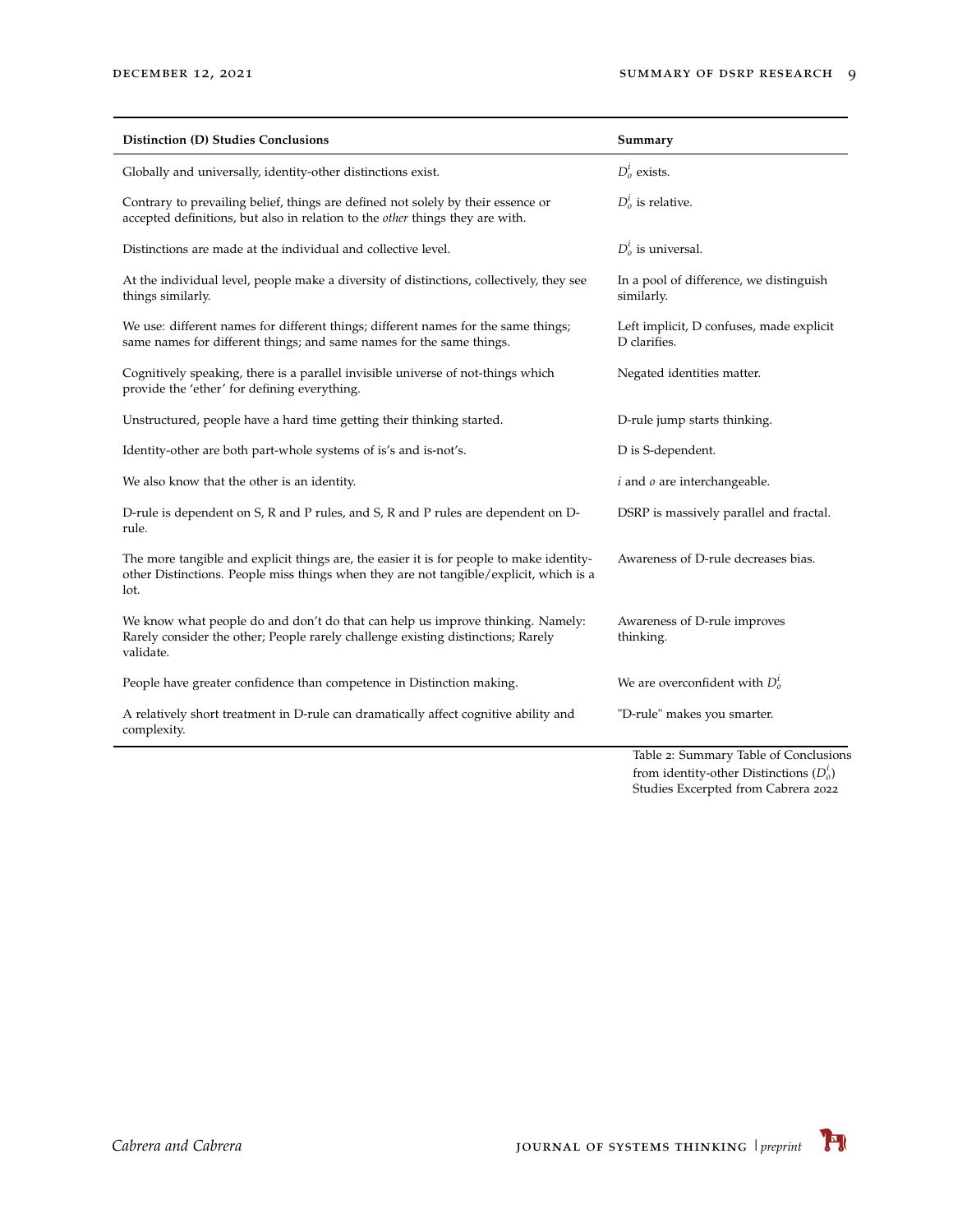| <b>Systems (S) Studies Conclusions</b>                                                                                                                                                                                                                              | Summary                                                           |
|---------------------------------------------------------------------------------------------------------------------------------------------------------------------------------------------------------------------------------------------------------------------|-------------------------------------------------------------------|
| People use part-whole thinking to navigate the world cognitively.                                                                                                                                                                                                   | part-whole Systems (S) Rule exists.                               |
| The way people create part-wholes and the way they exist are not always aligned.                                                                                                                                                                                    | Awareness of S-rule can decrease bias.                            |
| Part-whole structures are not discrete (category theory) but fluid (DSRP theory).                                                                                                                                                                                   | Categories are not elemental. Part-<br>whole is.                  |
| When people part-whole they use distinctions, relationships, and perspectives to do<br>SO.                                                                                                                                                                          | S-rule is dependent on D, R, and P<br>rules.                      |
| The Patterns and the Elements of D, S, R, and P are themselves, part-whole<br>structures.                                                                                                                                                                           | D, R, and P rules are dependent on<br>S-rule.                     |
| Because part-whole groupings are DRP-dependent, there can be (and often is) a<br>diversity of groupings.                                                                                                                                                            | People part-whole things differently.                             |
| At the same time (likely because we use the same human sensory apparatus to do so<br>and nature has similar structure), we see patterns across part-whole groupings; they<br>pick up on similar patterns that are likely part of our or natures' structure or both. | People part-whole things the same<br>inside of their differences. |
| With regard to part-whole, we now know where people have ease and difficulty.<br>Namely: they don't challenge preexisting part-wholes; they don't scale up $(+1)$ and<br>down $(-1)$ ; they don't relate the parts (explicitly).                                    | We can get better at doing part-whole<br>thinking.                |
| People overrate their abilities (competence/skill) in part-whole thinking.                                                                                                                                                                                          | We are overconfident.                                             |
| Even a short metacognitive training in part-whole Systems ("S-rule") leads to<br>increases in cognitive ability and cognitive complexity.                                                                                                                           | "S-rule" makes you smarter.                                       |
|                                                                                                                                                                                                                                                                     | Table 3: Summary Table of Conclusions                             |

from part-whole Systems ( $S_w^p$ ) Studies Excerpted from Cabrera, 2022

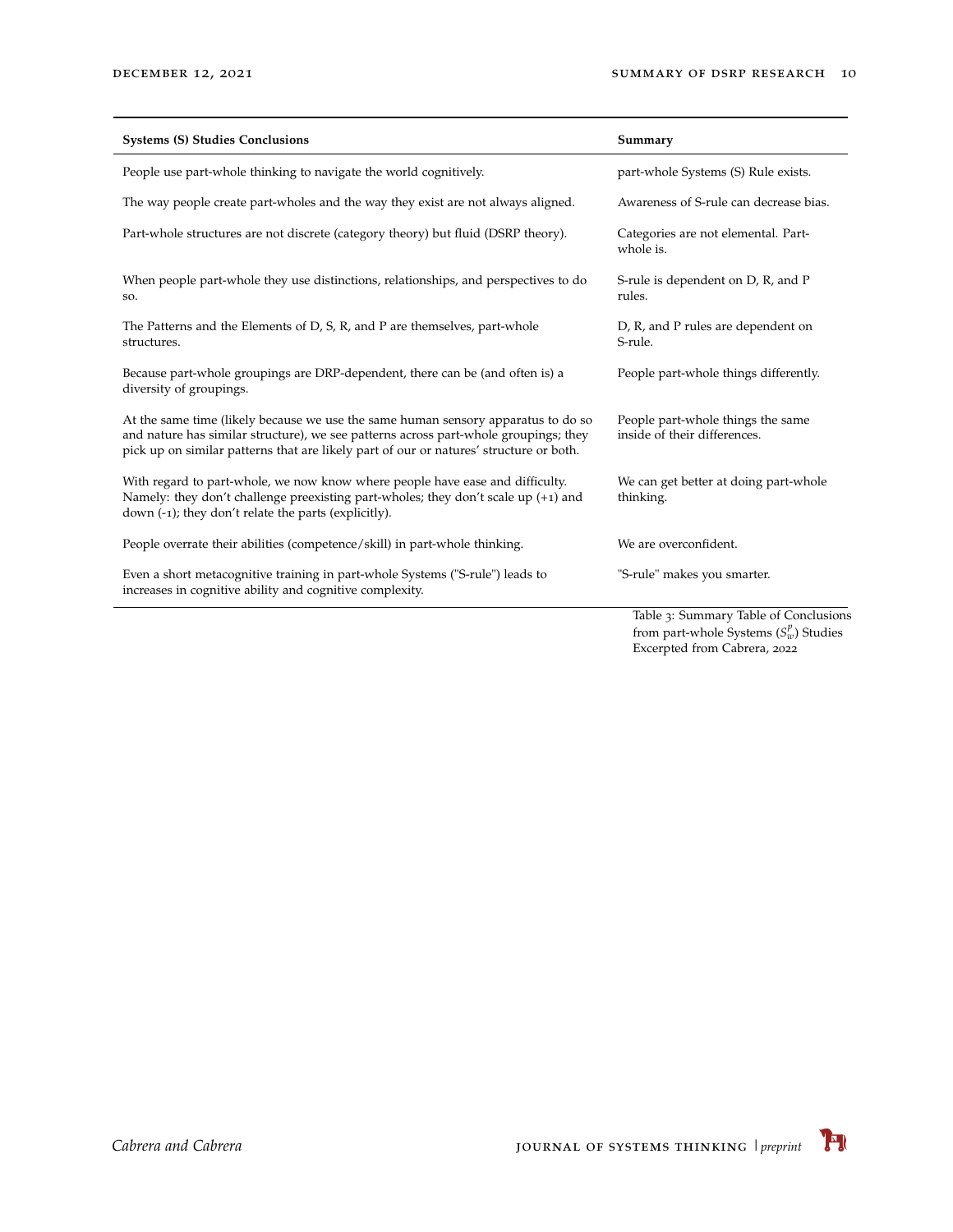| Relationships (R) Studies Conclusions                                                                                                                                                                                                                   | Summary                                                                             |
|---------------------------------------------------------------------------------------------------------------------------------------------------------------------------------------------------------------------------------------------------------|-------------------------------------------------------------------------------------|
| Globally and universally, action-reaction relationships exist.                                                                                                                                                                                          | $R_r^a$ exists.                                                                     |
| Contrary to prevailing belief, things are defined not solely by their essence or<br>accepted definitions, but also in relation to the <i>other</i> things they are with. Distinctions<br>are relational. People define things relative to other things. | Meaning is literally, relative.                                                     |
| Relationships are made at the individual and collective level.                                                                                                                                                                                          | $R_r^a$ is universal.                                                               |
| At the individual level, people make a diversity of relationships, collectively, they see<br>things similarly.                                                                                                                                          | In a pool of difference, we relate things<br>similarly.                             |
| Whenever two things share the same physical or conceptual space they have a<br>potential for a relationship. This has big implications for bias, teaching & learning,<br>marketing manipulation, etc.                                                   | Metacognition of R matters.                                                         |
| In the process of making Distinctions, people rely on relationships. The way they<br>make relationships changes the Distinction they make. The relationality of ideas and<br>objects can completely transform the ideas and objects.                    | Relationships are transformative.                                                   |
| Every relationship has an <i>action</i> and <i>reaction</i> variable where idea or object A has an<br>A-like action on B; and vice versa.                                                                                                               | I am a relationship. Hear me Rar. $(R_r^n)$                                         |
| R-rule is dependent on D, S and P rules, and D, S and P rules are dependent on R-<br>rule.                                                                                                                                                              | DSRP is massively parallel and fractal.                                             |
| We know what people do and don't do with Relationships that can help us improve<br>thinking. Namely: Rarely distinguish relationships; rarely challenge existing<br>relationships; rarely systematize relationships; rarely think in webs of causality. | Awareness of R-rule improves thinking.                                              |
| People have greater confidence than competence in seeing and making Relationships.                                                                                                                                                                      | We are overconfident with $R_r^u$                                                   |
| A relatively short treatment in R-rule can dramatically affect cognitive ability and<br>complexity.                                                                                                                                                     | "R-rule" makes you smarter.                                                         |
|                                                                                                                                                                                                                                                         | Table 4: Summary Table of Conclusions<br>$from point\_right$ Porcocctives ( $R^u$ ) |

from point-view Perspectives ( $R_r^a$ )<br>Studies Excerpted from Cabrera 2022

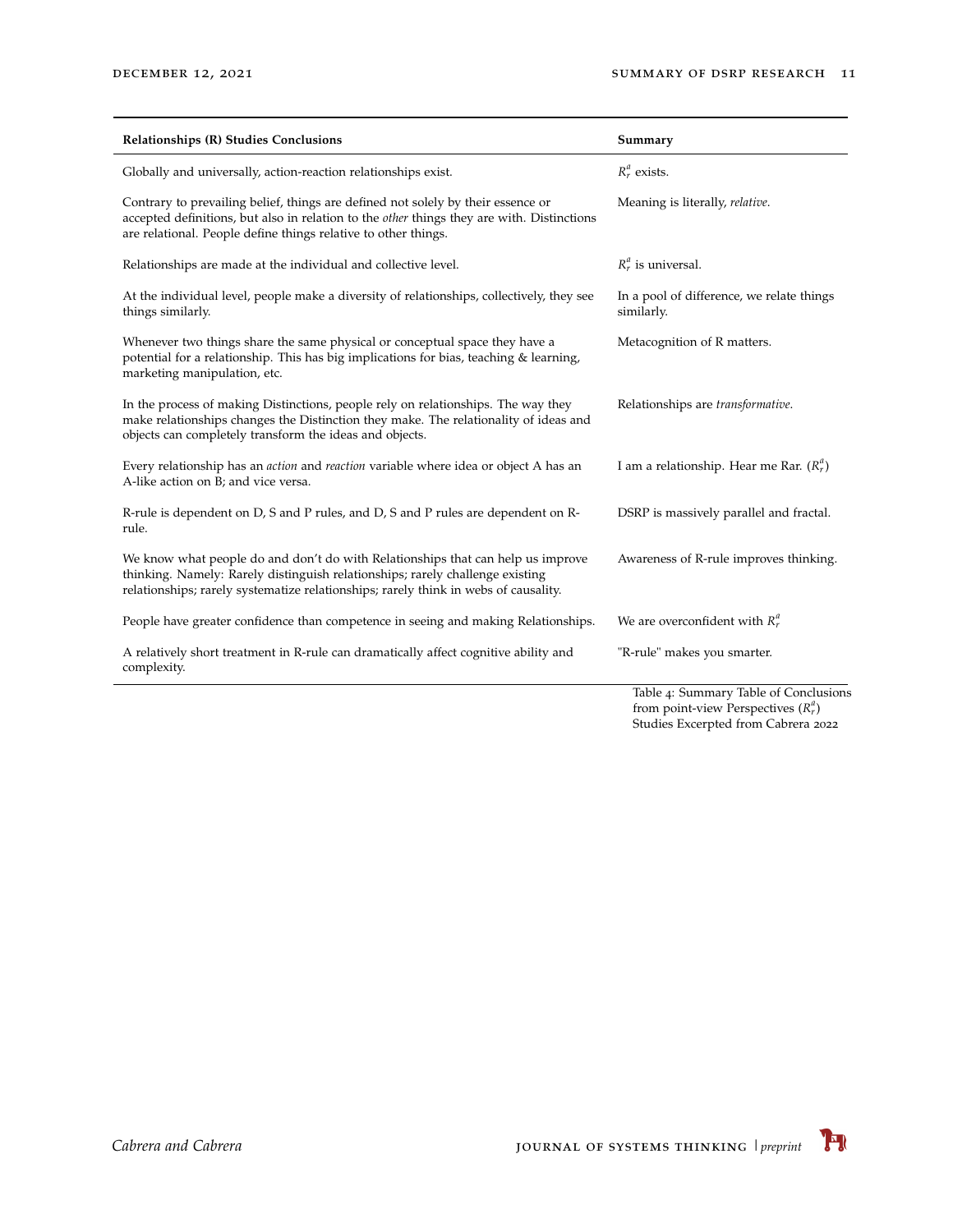| Perspectives (P) Studies Conclusions                                                                                                                                                                                                                                                                      | Summary                                                                                                                   |
|-----------------------------------------------------------------------------------------------------------------------------------------------------------------------------------------------------------------------------------------------------------------------------------------------------------|---------------------------------------------------------------------------------------------------------------------------|
| Globally and universally, point-view perspectives exist. Every perspective has a <i>point</i><br>and <i>view</i> variable.                                                                                                                                                                                | $P_v^{\rho}$ exists and is universal.                                                                                     |
| When we change the perspective, we change the distinctions, systems and<br>relationships that we see. Perspective can cause people to see things that are not<br>visible. Perspectives are not static. They can change when the context in which they<br>occur changes. And, they can change the context. | Perspective is transformative.                                                                                            |
| P-rule is dependent on D, S and R rules, and D, S and R rules are dependent on P-<br>rule.                                                                                                                                                                                                                | DSRP is massively parallel and fractal.                                                                                   |
| When a perspective aligns with our own it is easier to take. When a perspective does<br>not aligns with our own it more difficult to see.                                                                                                                                                                 | Metacognition of P matters.                                                                                               |
| Perspective plays a role in choice. The act of choice <i>requires</i> an act of Perspective<br>taking. Provided a perspective, people are able to choose, find, discover the answer<br>faster. Without a perspectival filter, they have more difficulty.                                                  | Awareness of P-rule aids<br>decisions/choices.                                                                            |
| Explicit use of perspectives can be used to <i>constrain</i> or <i>expand</i> thought.                                                                                                                                                                                                                    | P-rule <i>governs</i> convergent or divergent<br>thinking.                                                                |
| We know what people do and don't do with Perspectives that can help us<br>improve thinking. Namely: Rarely make perspectives explicit; rarely take multiple<br>perspectives; rarely take conceptual perspectives.                                                                                         | Awareness of P-rule improves thinking.                                                                                    |
| People have greater confidence than competence in perspective taking.                                                                                                                                                                                                                                     | We are overconfident with $P_v^{\rho}$                                                                                    |
| People take both conceptual and physical perspectives but have more difficulty with<br>conceptual ones. This difficulty limits their cognitive flexibility.                                                                                                                                               | Increasing conceptual perspective<br>taking increases cognitive flexibility.                                              |
| Perspectives are made at the individual and collective level. At the collective level,<br>the "wisdom of the crowd" emerges such that many perspectives are covered. We<br>could improve individual cognition if we mimic the perspective-taking of this<br>collective action.                            | P-rule is a powerful cognitive tool.                                                                                      |
| A relatively short treatment in P-rule can dramatically affect cognitive ability and<br>complexity.                                                                                                                                                                                                       | "P-rule" makes you smarter.                                                                                               |
|                                                                                                                                                                                                                                                                                                           | Table 5: Summary Table of Conclusions<br>$f_{\text{meas}}$ is the first set of $D_{\text{meas}}$ is the set $(D^{\beta})$ |

from point-view Perspectives (*P*<sup>ρ</sup>)<br>Studies Excerpted from Cabrera 2022

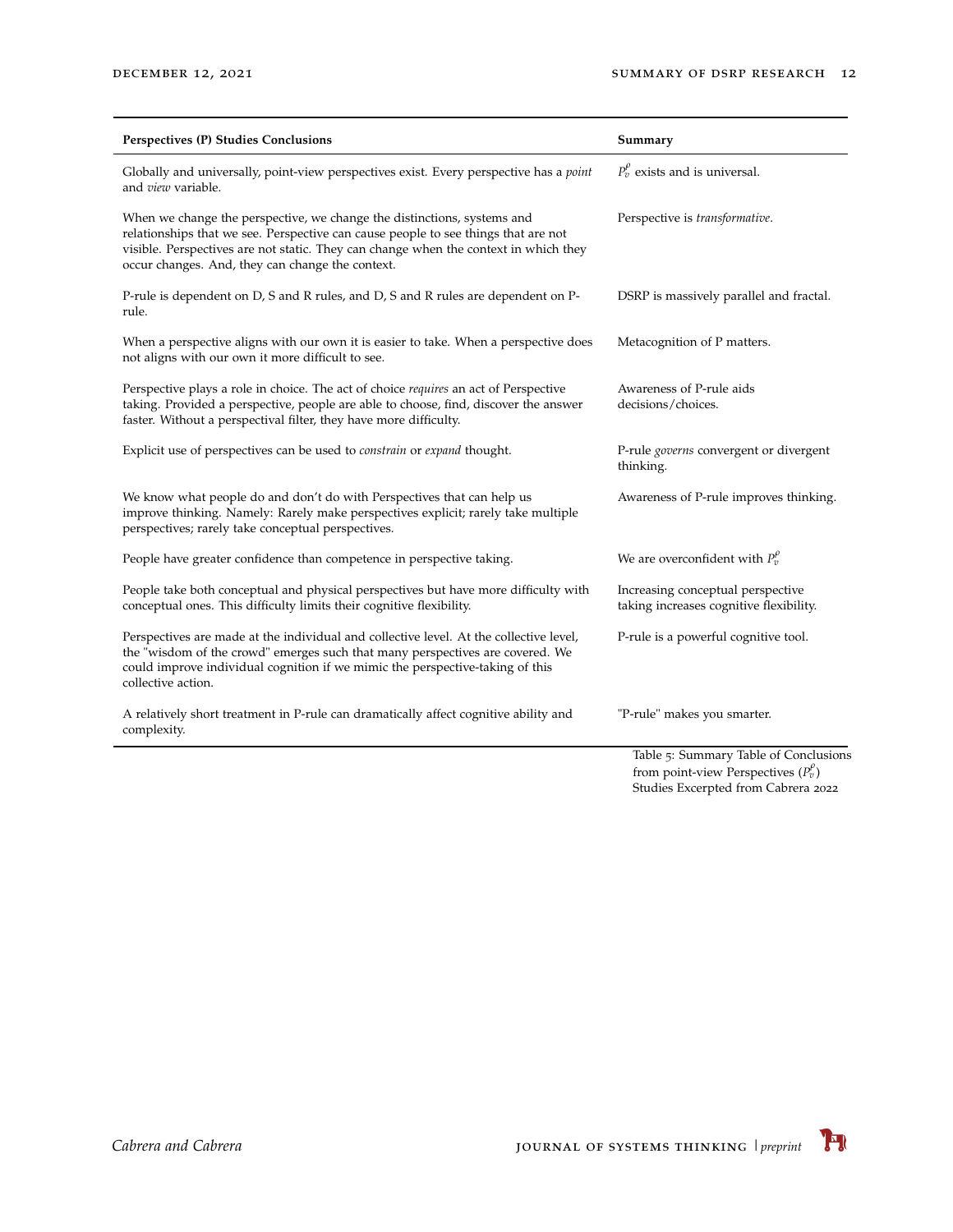#### *References*

- [1] Tom Stonier, *Information and the Internal Structure of the Universe: An Exploration into Information Physics*, Springer Verlag, 1990.
- <span id="page-12-0"></span>[2] J C Mingers, "Information and meaning: foundations for an intersubjective account", *Inf Syst J*, 5(4), 1995, pp. 285–306.
- <span id="page-12-1"></span>[3] Steven Weinberg, *The Quantum Theory of Fields, Volume 1: Foundations*, Cambridge University Press, 1st edn., 2005.
- <span id="page-12-2"></span>[4] Matthew D Schwartz, *Quantum Field Theory and the Standard Model*, Cambridge University Press, 1st edn., 2013.
- <span id="page-12-3"></span>[5] James R Simms, *A measure of knowledge*, Philosophical Library, 1971.
- <span id="page-12-4"></span>[6] Vlatko Vedral, *Decoding Reality: The Universe as Quantum Information (Oxford Landmark Science)*, Oxford University Press, 2nd edn., 2018.
- <span id="page-12-5"></span>[7] Derek Cabrera, *Systems Thinking*, Cornell University, 2006.
- <span id="page-12-6"></span>[8] Derek Cabrera, et al., "Systems Thinking", *Journal of Evaluation and Program Planning*, 31(3), 2008, pp. 299–310.
- <span id="page-12-7"></span>[9] Derek Cabrera and Laura Cabrera (eds.), *Special Issue on DSRP Theory in the Journal of Evaluation Program Planning*, vol. 31(3), 2008.
- <span id="page-12-8"></span>[10] Derek Cabrera and Laura Cabrera, "Distinctions, Systems, Relationships, and Perspectives (DSRP): A Theory of Thinking and of Things", *Journal of Evaluation Program Planning*, 31(3), 2008, pp. 311–17.
- <span id="page-12-9"></span>[11] Derek Cabrera and Laura Cabrera, "What Is Systems Thinking?", in *Learning, Design, and Technology: An International Compendium of Theory, Research, Practice, and Policy*, edited by Michael J Spector, et al., Springer International Publishing, Cham, 2019, pp. 1–28.
- <span id="page-12-10"></span>[12] Derek Cabrera and Laura Cabrera, "Complexity and Systems Thinking Models in Education: Applications for Leaders", in *Learning, Design, and Technology: An International Compendium of Theory, Research, Practice, and Policy*, edited by Michael J Spector, et al., Springer International Publishing, Cham, 2019, pp. 1–29.
- <span id="page-12-11"></span>[13] Laura Cabrera and D Cabrera, "The Simple Rules of Complex Networks: Heuristics for Structural Predictions", in *The*

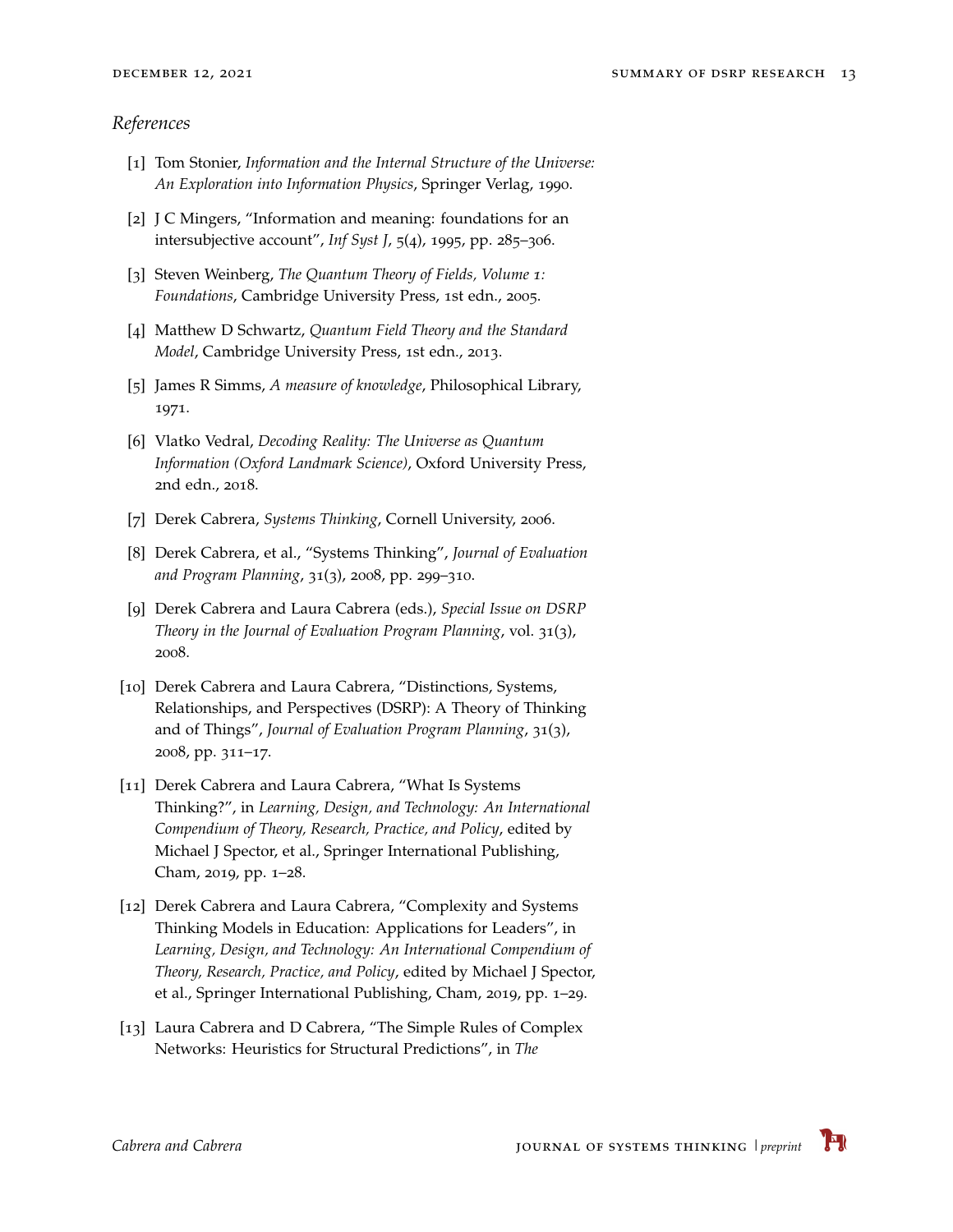*Routledge Handbook for Systems Thinking.*, edited by Laura Cabrera, et al., Routledge Press, London, UK, 2022.

- <span id="page-13-0"></span>[14] Derek Cabrera and Laura Cabrera, "DSRP Theory: A Primer", *Systems*, 10(26), 2022.
- <span id="page-13-1"></span>[15] Derek Cabrera, et al., "The Four Waves of Systems Thinking", in *The Routledge Handbook for Systems Thinking*, edited by Derek Cabrera, et al., Routledge Press, London, UK, 2021.
- <span id="page-13-2"></span>[16] Derek Cabrera, et al., "A Literature Review of the Universal Patterns and Atomic Elements of Complex Cognition", in *Routledge Handbook of Systems Thinking*, edited by Derek Cabrera, et al., Routledge, 2021.
- <span id="page-13-3"></span>[17] Laura Cabrera, et al., "Developing and Validating a Measurement of Systems Thinking: The Systems Thinking and Metacognitive Inventory (STMI)", in *The Routledge Handbook for Systems Thinking.*, edited by Laura Cabrera, et al., Routledge Press, London, UK, 2022.
- <span id="page-13-4"></span>[18] Derek Cabrera, et al., "The "Fish Tank" Experiments: Metacognitive Awareness of Distinctions, Systems, Relationships, and Perspectives (DSRP) Significantly Increases Cognitive Complexity", *Systems*, 10(29), 2022.
- <span id="page-13-5"></span>[19] Derek Cabrera, et al., "Distinctions Organize Information in Mind and Nature: Empirical Findings of Identity–Other Distinctions (D) in Cognitive and Material Complexity", *Systems*, 10(41), 2022.
- <span id="page-13-6"></span>[20] Derek Cabrera, et al., "Systems Organize Information in Mind and Nature: Empirical Findings of Part-Whole Systems (S) in Cognitive and Material Complexity", *Systems*, 2022.
- <span id="page-13-7"></span>[21] Derek Cabrera, et al., "Relationships Organize Information in Mind and Nature: Empirical Findings of Action-Reaction Relationships (R) in Cognitive and Material Complexity", *Systems*, 2022.
- <span id="page-13-8"></span>[22] Derek Cabrera, et al., "Perspectives Organize Information in Mind and Nature: Empirical Findings of Point-View Perspective (P) in Cognitive and Material Complexity", *Systems*, 2022.
- <span id="page-13-9"></span>[23] Derek Cabrera, et al., *The Origin of Ideas: Empirical Studies in Cognitive Complexity*, Odyssean Press, 2021.

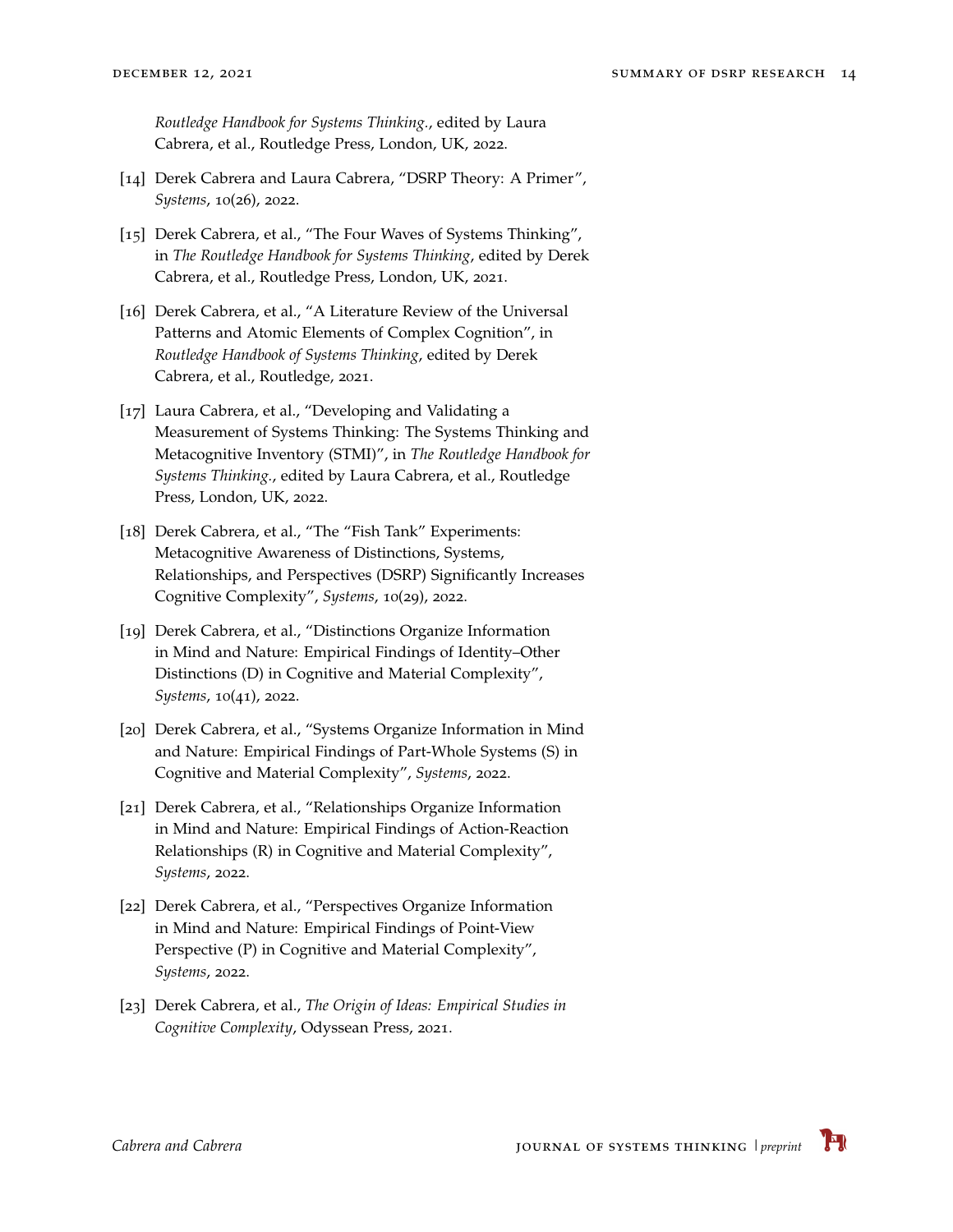- <span id="page-14-0"></span>[24] Derek Cabrera, et al. (eds.), *Routledge Handbook of Systems Thinking*, Routledge, London, UK, 2021.
- <span id="page-14-1"></span>[25] Derek Cabrera and Laura Cabrera, "The Knowledge-Method Matching Matrix (KMMM): Considering the Condition of Knowledge When Choosing Research Methods", *Journal of Applied Systems Thinking*, 20(5), 2021.
- <span id="page-14-2"></span>[26] D Cabrera, et al., "Systems Thinking", *Journal of Evaluation and Program Planning*, 31(3), 2008, pp. 299–310.
- <span id="page-14-3"></span>[27] D Cabrera and L Cabrera, "Distinctions, Systems, Relationships, and Perspectives (DSRP): A Theory of Thinking and of Things", *Journal of Evaluation Program Planning*, 31(3), 2008, pp. 311–17.
- <span id="page-14-4"></span>[28] D Cabrera, *Systems Thinking*, Cornell University, 2006.
- <span id="page-14-5"></span>[29] Derek Cabrera, et al., "The Four Waves of Systems Thinking", in *Routledge Handbook of Systems Thinking*, edited by Derek Cabrera, et al., 2021.
- <span id="page-14-6"></span>[30] D Cabrera, et al., "The Four Waves of Systems Thinking", in *The Routledge Handbook for Systems Thinking*, edited by D Cabrera, et al., Routledge Press, London, UK, 2021.
- <span id="page-14-7"></span>[31] Derek Cabrera, et al., "A Literature Review of the Universal Patterns and Atomic Elements of Complex Cognition", in *The Handbook of Systems Thinking*, edited by D Cabrera, et al., Routledge, 2020.
- <span id="page-14-8"></span>[32] L Cabrera, et al., "Developing and Validating a Measurement of Systems Thinking: The Systems Thinking and Metacognitive Inventory (STMI)", in *The Routledge Handbook for Systems Thinking.*, edited by L Cabrera, et al., Routledge Press, London, UK.
- <span id="page-14-9"></span>[33] D Cabrera, et al., "Perspectives Organize Information in Mind and Nature: Empirical Findings of Point-View Perspective (P) in Cognitive and Material Complexity", *Systems - submitted preprint*, 2022.
- <span id="page-14-10"></span>[34] D Cabrera, et al., "Distinctions Organize Information in Mind and Nature: Empirical Findings of Identity-Other Distinctions (D) in Cognitive and Material Complexity", *Systems - submitted preprint*, 2022.
- <span id="page-14-11"></span>[35] D Cabrera, et al., "Relationships Organize Information in Mind and Nature: Empirical Findings of Action-Reaction

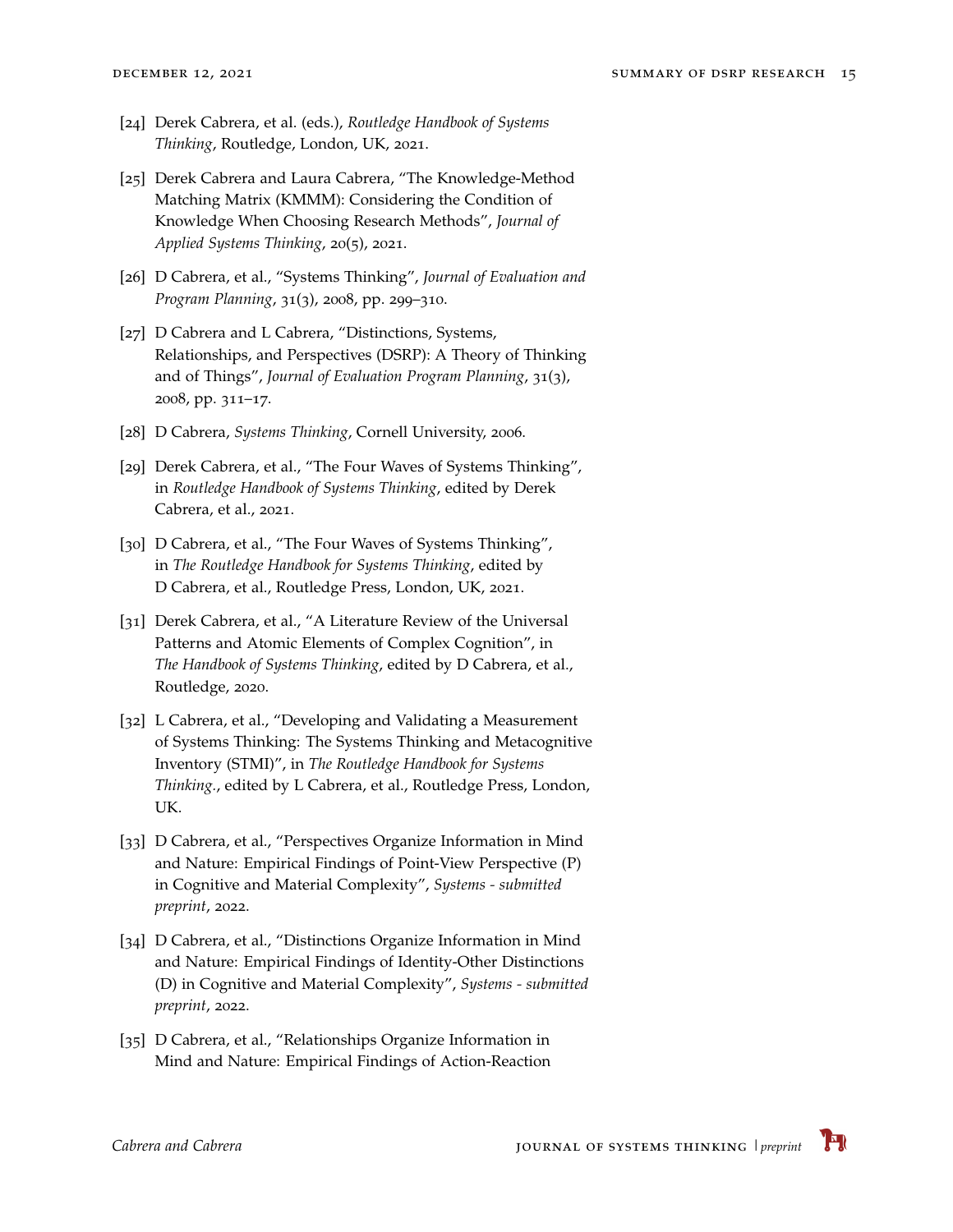Relationships (R) in Cognitive and Material Complexity", *Systems - submitted preprint*, 2022.

- <span id="page-15-0"></span>[36] D Cabrera, et al., "Systems Organize Information in Mind and Nature: Empirical Findings of Part-Whole Systems (S) in Cognitive and Material Complexity", *Systems - submitted preprint*, 2022.
- <span id="page-15-1"></span>[37] Spencer-Brown, G, *Laws Of Form*, Allen & Unwin, 1969.
- <span id="page-15-2"></span>[38] Lawrence Krauss, "Why Is There Something Instead of Nothing?", *Scientific American*, 2014.
- <span id="page-15-3"></span>[39] Leonid Euler, "Origin of Network Theory", , 1735.
- <span id="page-15-4"></span>[40] Gina Kolata, "Studying Learning In The Womb", *Science*, 225, 1984, pp. 302–303.
- <span id="page-15-5"></span>[41] Eino Partanen, et al., "Learning-induced neural plasticity of speech processing before birth", *Proc Natl Acad Sci USA*, 110(37), 2013, pp. 15145–15150.
- <span id="page-15-6"></span>[42] Paul C Quinn, et al., "Perceptual organization of complex visual configurations by young infants", , 1997.
- <span id="page-15-7"></span>[43] R S Newman and P W Jusczyk, "The cocktail party effect in infants", , 1996.
- <span id="page-15-8"></span>[44] I Gauthier and M J Tarr, "Becoming a "Greeble" expert: exploring mechanisms for face recognition", *Vision Res*, 37(12), 1997, pp. 1673–1682.
- <span id="page-15-9"></span>[45] T Aubin and P Jouventin, "Cocktail-party effect in king penguin colonies", *Proceedings Of The Royal Society Of London Series B-Biological Sciences*, 265(1406), 1998, pp. 1665–1673.
- <span id="page-15-10"></span>[46] S N Fry and R Wehner, "Honey bees store landmarks in an egocentric frame of reference", *Journal Of Comparative Physiology A-Neuroethology Sensory Neural And Behavioral Physiology*, 187(12), 2002, pp. 1009–1016.
- <span id="page-15-11"></span>[47] David Badre, "Cognitive control, hierarchy, and the rostrocaudal organization of the frontal lobes", *Trends Cogn Sci*, 12(5), 2008, pp. 193–200.
- <span id="page-15-12"></span>[48] Cindy M Bukach, et al., "Does acquisition of Greeble expertise in prosopagnosia rule out a domain-general deficit?", *Neuropsychologia*, 50(2), 2012, pp. 289–304.

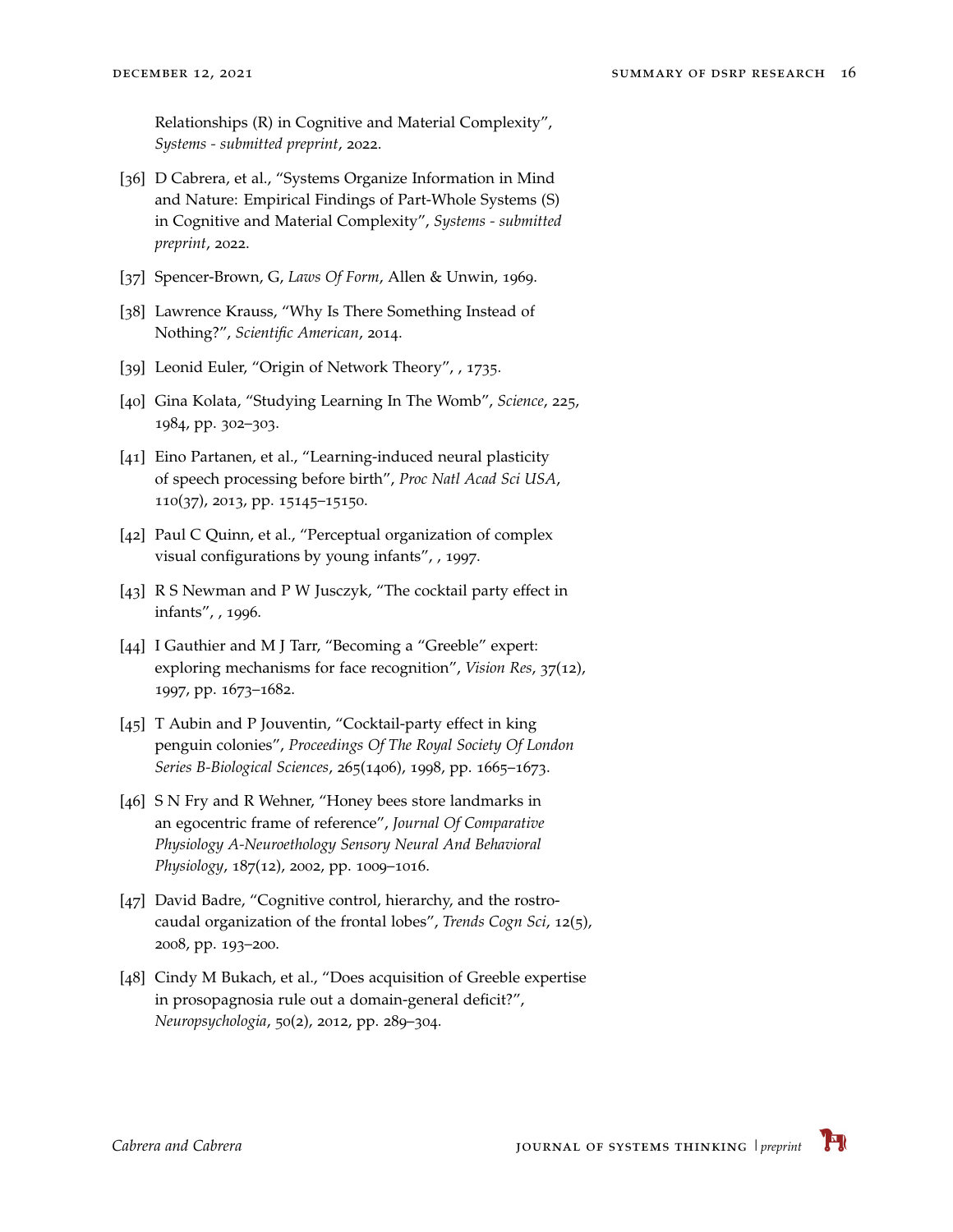- <span id="page-16-0"></span>[49] Gerhart Drews, "Contributions of Theodor Wilhelm Engelmann on phototaxis, chemotaxis, and photosynthesis", , 2005.
- <span id="page-16-1"></span>[50] Ankush Sengupta, et al., "Chemotactic predator-prey dynamics", , 2010.
- <span id="page-16-2"></span>[51] James E Berleman and John R Kirby, "Deciphering the hunting strategy of a bacterial wolfpack", , 2009.
- <span id="page-16-3"></span>[52] Elizabeth Pradel, et al., "Detection and avoidance of a natural product from the pathogenic bacterium Serratia marcescens by Caenorhabditis elegans", , 2007.
- <span id="page-16-4"></span>[53] Rishi Rajalingham and James J DiCarlo, "Reversible Inactivation of Different Millimeter-Scale Regions of Primate IT Results in Different Patterns of Core Object Recognition Deficits", *Neuron*, 102(2), 2019, pp. 493–505.e5.
- <span id="page-16-5"></span>[54] Terry Clark, "National boundaries, border zones, and marketing strategy: A conceptual framework and theoretical model of secondary boundary effects", , 1994.
- <span id="page-16-6"></span>[55] Dale Coye, "The Sneakers/Tennis Shoes Boundary", , 1986.
- <span id="page-16-7"></span>[56] E Powers, et al., "No Word is an Island: Distinguishing "Nerd" and "Geek", , 2016.
- <span id="page-16-8"></span>[57] Derek Cabrera and L Cabrera, *Systems Thinking Made Simple: New Hope for Solving Wicked Problems in a Complex World*, Odyssean Press, Ithaca, 2015.
- <span id="page-16-9"></span>[58] Mary A Peterson and Emily Skow-Grant, "Memory and Learning in Figure–Ground Perception", , 2003.
- <span id="page-16-10"></span>[59] Mohamed H Abdullah, et al., "Cosmological Constraints on Ω m and *σ* 8 from Cluster Abundances Using the GalWCat19 Optical-spectroscopic SDSS Catalog", *ApJ*, 901(2), 2020, p. 90.
- <span id="page-16-11"></span>[60] Raffaele De Luca Picione and Jaan Valsiner, "Psychological Functions of Semiotic Borders in Sense-Making: Liminality of Narrative Processes", *Eur J Psychol Assess*, 13(3), 2017, pp. 532–547.
- <span id="page-16-12"></span>[61] Ranulph Glanville, "The Self and the Other: the Purpose of Distinction", *Trappl, R , "Cybernetics and Systems '90" the Proceedings of the European Meeting on Cybernetics and Systems Research, Singapore, World Scientific*, 1999.

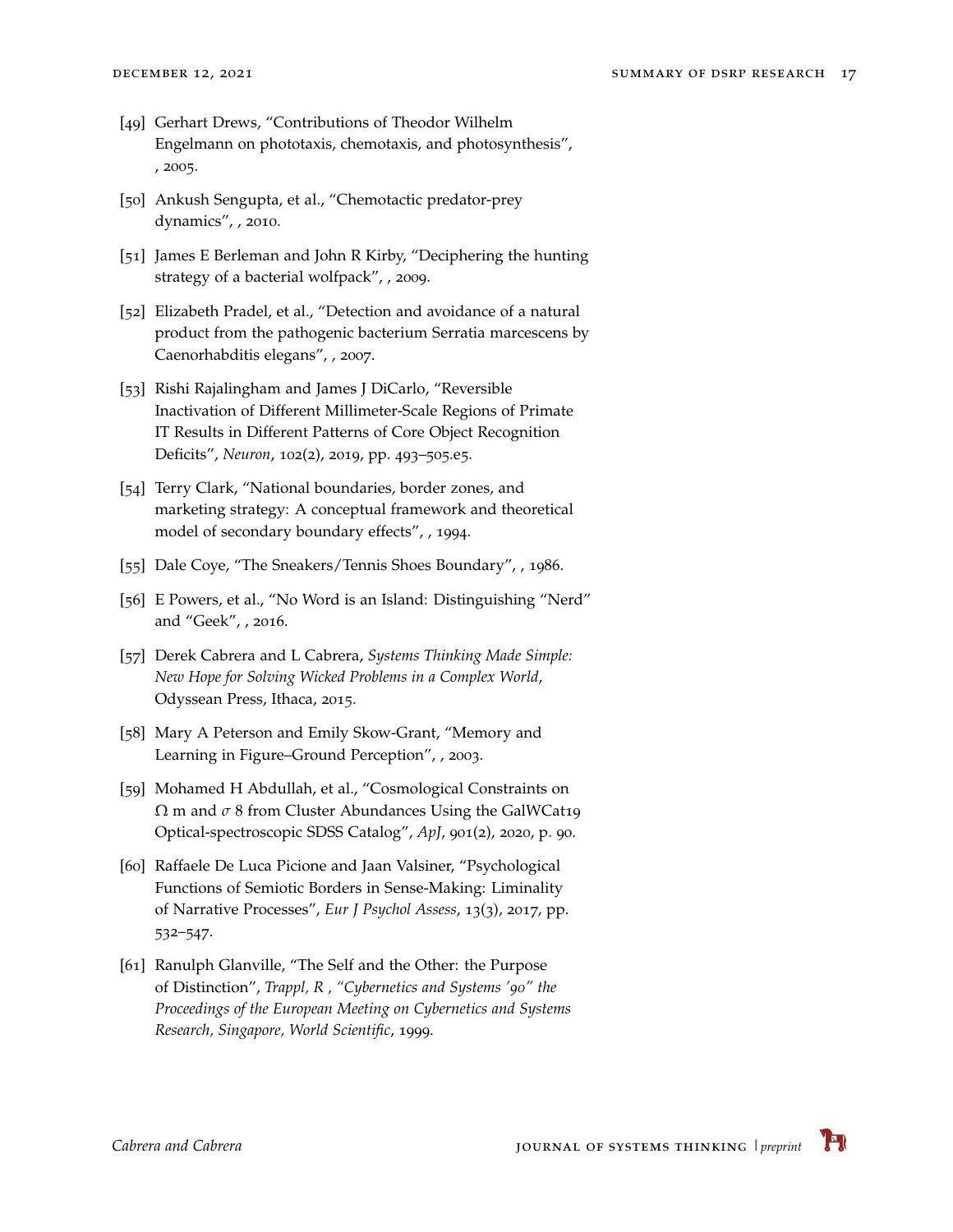- <span id="page-17-0"></span>[62] Rodolphe Durand and Roland Calori, "Sameness, Otherness? Enriching Organizational Change Theories With Philosophical Considerations On The Same And The Other", *AMRO*, 31(1), 2006, pp. 93–114.
- <span id="page-17-1"></span>[63] John M Gillette, "Boundary Lines of Social Phenomena", , 1925.
- <span id="page-17-2"></span>[64] Henri Tajfel and A L Wilkes, "Classification and quantitative judgement", *Br J Psychol*, 54(2), 1963, pp. 101–114.
- <span id="page-17-3"></span>[65] Christie Davies, "Sexual Taboos and Social Boundaries", *Am J Sociol*, 87(5), 1982, pp. 1032–1063.
- <span id="page-17-4"></span>[66] E J Langer, et al., "Decreasing prejudice by increasing discrimination", , 1985.
- <span id="page-17-5"></span>[67] Charles W Perdue, et al., "Us and them: Social categorization and the process of intergroup bias", , 1990.
- <span id="page-17-6"></span>[68] Ivan Leudar and Victoria Marsland, "On membership categorization: 'us', 'them' and 'doing violence' in political discourse", *Discourse and Society*, 2004.
- <span id="page-17-7"></span>[69] Janette Young, "On Insiders (Emic) and Outsiders (Etic): Views of Self, and Othering", *Systemic Practice and Action Research*, 18(2), 2005, pp. 151–162.
- <span id="page-17-8"></span>[70] Gerald Midgley and Luis A Pinzón, "Systemic mediation: Moral reasoning and boundaries of concern: Systemic mediation", *Syst Res Behav Sci*, 30(5), 2013, pp. 607–632.
- <span id="page-17-9"></span>[71] Sarah V Bentley, et al., "Cognition in context: Social inclusion attenuates the psychological boundary between self and other", *J Exp Soc Psychol*, 73, 2017, pp. 42–49.
- <span id="page-17-10"></span>[72] Stephanie L King, et al., "Cooperation-based concept formation in male bottlenose dolphins", *Nat Commun*, 12(1), 2021, p. 2373.
- <span id="page-17-11"></span>[73] Jay A Stafstrom, et al., "Ogre-Faced, Net-Casting Spiders Use Auditory Cues to Detect Airborne Prey", *Curr Biol*, 30(24), 2020, pp. 5033–5039.e3.
- <span id="page-17-12"></span>[74] N Rubin, "Figure and ground in the brain", *Nat Neurosci*, 4(9), 2001, pp. 857–858.
- <span id="page-17-13"></span>[75] Gordon C Baylis and Jon Driver, "Shape-coding in IT cells generalizes over contrast and mirror reversal, but not figureground reversal", *Nat Neurosci*, 4(9), 2001, pp. 937–942.
- <span id="page-17-14"></span>[76] Gregory Bateson, "Form Substance and Difference", , 1970.

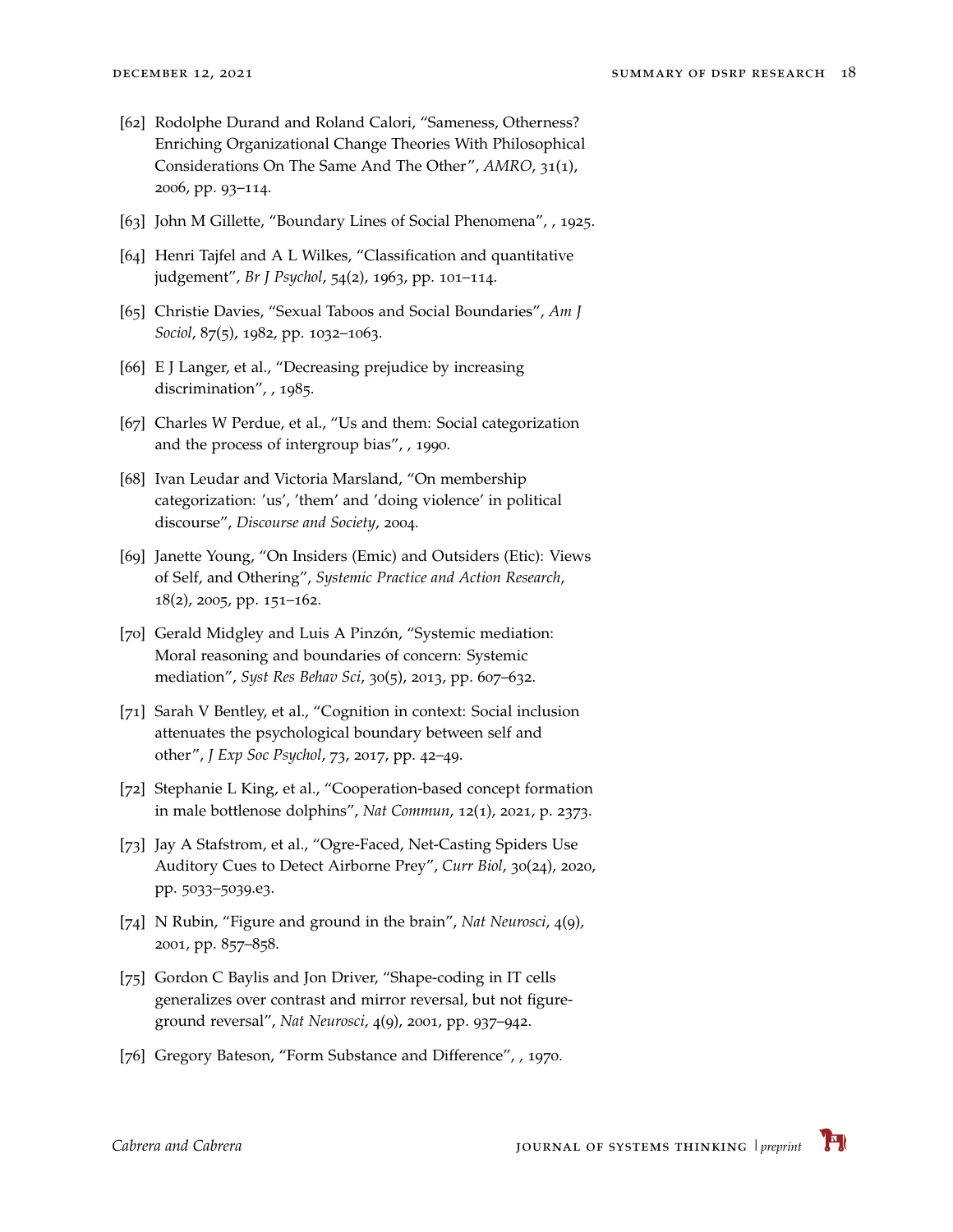- <span id="page-18-0"></span>[77] C Darwin, *On the Origin of Species: by Means of Natural Selection, or The Preservation of Favoured Races in the Struggle for Life*, John Murray, 1859.
- <span id="page-18-1"></span>[78] Bertalanffy, "The history and status of general systems theory", , 1972.
- <span id="page-18-2"></span>[79] Horst W J Rittel and Melvin M Webber, "Dilemmas in a general theory of planning", , 1973.
- <span id="page-18-3"></span>[80] J H Marchal, "On the Concept of a System", *Philos Sci*, 42(4), 1975, pp. 448–468.
- <span id="page-18-4"></span>[81] Joseph A Goguen and Francisco J Varela, "Systems And Distinctions: Duality And Complementarity", *Int J Gen Syst*, 5(1), 1979, pp. 31–43.
- <span id="page-18-5"></span>[82] Mircea Ivan, et al., "HIFa Targeted for VHL-Mediated Destruction by Proline Hydroxylation: Implications for O Sensing", *Science*, 292, 2001.
- <span id="page-18-6"></span>[83] Pengcheng Chen, et al., "Breaking a dative bond with mechanical forces", *Nat Commun*, 12(1), 2021, p. 5635.
- <span id="page-18-7"></span>[84] George H Wadhams and Judith P Armitage, "Making sense of it all: bacterial chemotaxis", , 2004.
- <span id="page-18-8"></span>[85] Christopher Janetopoulos and Richard A Firtel, "Directional sensing during chemotaxis", , 2008.
- <span id="page-18-9"></span>[86] Noboru Ikeya and Jonathan R Woodward, "Cellular autofluorescence is magnetic field sensitive", *Proc Natl Acad Sci U S A*, 118(3), 2021.
- <span id="page-18-10"></span>[87] Dominique Förster, et al., "Retinotectal circuitry of larval zebrafish is adapted to detection and pursuit of prey", *Elife*, 9, 2020, p. e58596.
- <span id="page-18-11"></span>[88] Benjamin J De Corte, et al., "Non-cortical magnitude coding of space and time by pigeons", *Curr Biol*, 27(23), 2017, pp. R1264– R1265.
- <span id="page-18-12"></span>[89] Alexandra K Schnell, et al., "Jays are sensitive to cognitive illusions", *R Soc Open Sci*, 8(8), 2021, p. 202358.
- <span id="page-18-13"></span>[90] Manuel A Giannoni-Guzmán, et al., "The Role of Colony Temperature in the Entrainment of Circadian Rhythms of Honey Bee Foragers", , 2021.
- <span id="page-18-14"></span>[91] Denis Mareschal and Paul C Quinn, "Categorization in infancy", , 2001.

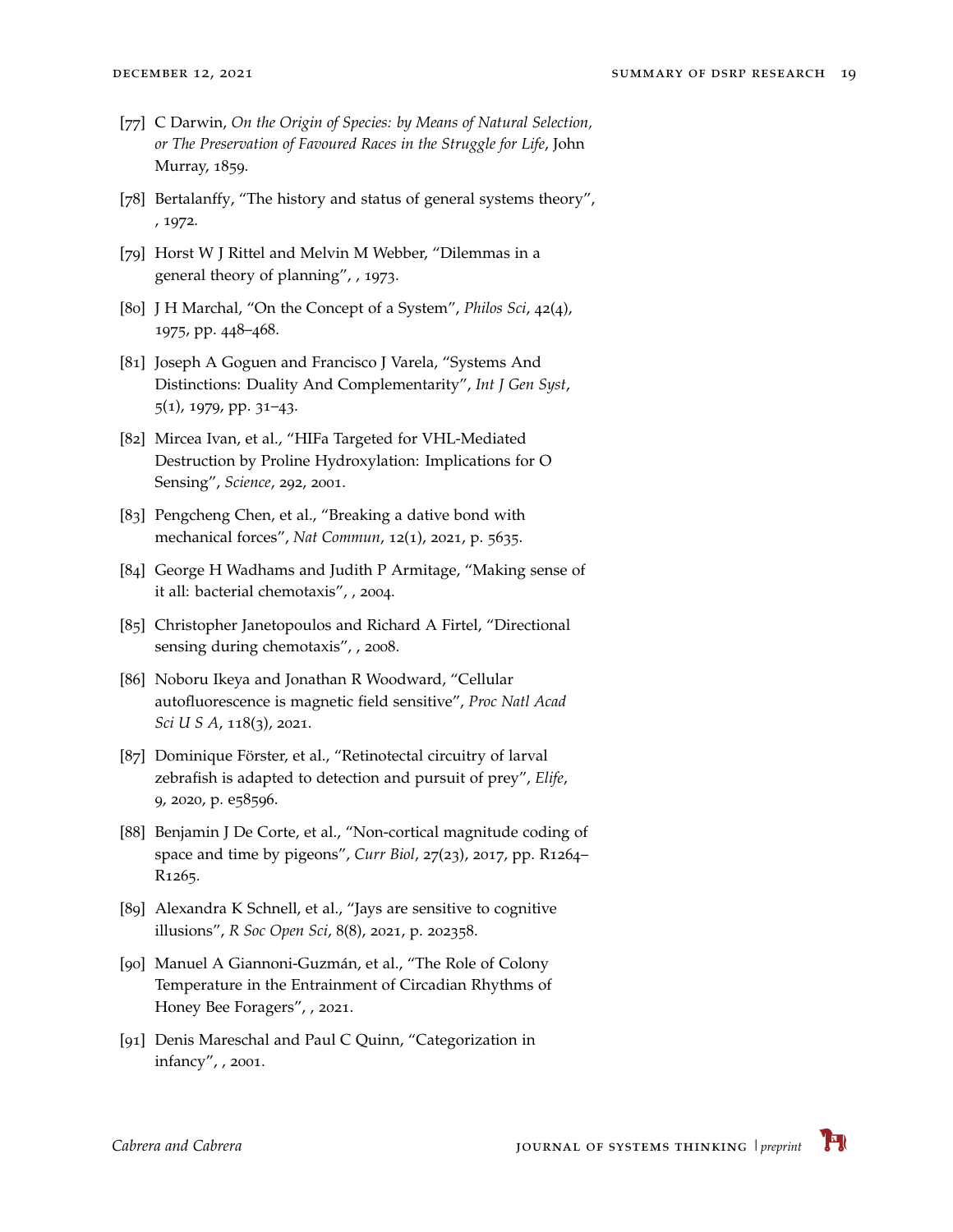- <span id="page-19-0"></span>[92] F Gregory Ashby, et al., "Procedural learning in perceptual categorization", , 2003.
- <span id="page-19-1"></span>[93] Vladimir M Sloutsky, "The role of similarity in the development of categorization", *Trends Cogn Sci*, 7(6), 2003, pp. 246–251.
- <span id="page-19-2"></span>[94] Molly Lewis, et al., "Characterizing Variability in Shared Meaning through Millions of Sketches", , 2021.
- <span id="page-19-3"></span>[95] Stephan Lewandowsky, et al., "Knowledge partitioning in categorization: boundary conditions", , 2006.
- <span id="page-19-4"></span>[96] R W Sperry, "Cerebral Organization and Behavior: The split brain behaves in many respects like two separate brains, providing new research possibilities", *Science*, 133(3466), 1961, pp. 1749–1757.
- <span id="page-19-5"></span>[97] Gary Lupyan, "The conceptual grouping effect: categories matter (and named categories matter more)", *Cognition*, 108(2), 2008, pp. 566–577.
- <span id="page-19-6"></span>[98] Jelle van Dijk, et al., "Special Section: Can There Be Such a Thing as Embodied Embedded Cognitive Neuroscience?", *Theory Psychol*, 18(3), 2008, pp. 297–316.
- <span id="page-19-7"></span>[99] Bradford Z Mahon and Alfonso Caramazza, "Concepts and categories: a cognitive neuropsychological perspective", *Annu Rev Psychol*, 60, 2009, pp. 27–51.
- <span id="page-19-8"></span>[100] N J Cira, et al., "Vapour-mediated sensing and motility in twocomponent droplets", , 2015.
- <span id="page-19-9"></span>[101] Luke Tweedy, et al., "Seeing around corners: Cells solve mazes and respond at a distance using attractant breakdown", *Science*, 369(6507), 2020.
- <span id="page-19-10"></span>[102] Douglas Blackiston, et al., "A cellular platform for the development of synthetic living machines", *Sci Robot*, 6(52), 2021.
- <span id="page-19-11"></span>[103] Mark Tarrant, et al., "Social identification structures the effects of perspective taking", *Psychol Sci*, 23(9), 2012, pp. 973–978.
- <span id="page-19-12"></span>[104] Akiko Takaoka, et al., "Do dogs follow behavioral cues from an unreliable human?", *Anim Cogn*, 18(2), 2015, pp. 475–483.
- <span id="page-19-13"></span>[105] Mélanie Havy and Sandra R Waxman, "Naming influences 9-month-olds' identification of discrete categories along a perceptual continuum", *Cognition*, 156, 2016, pp. 41–51.

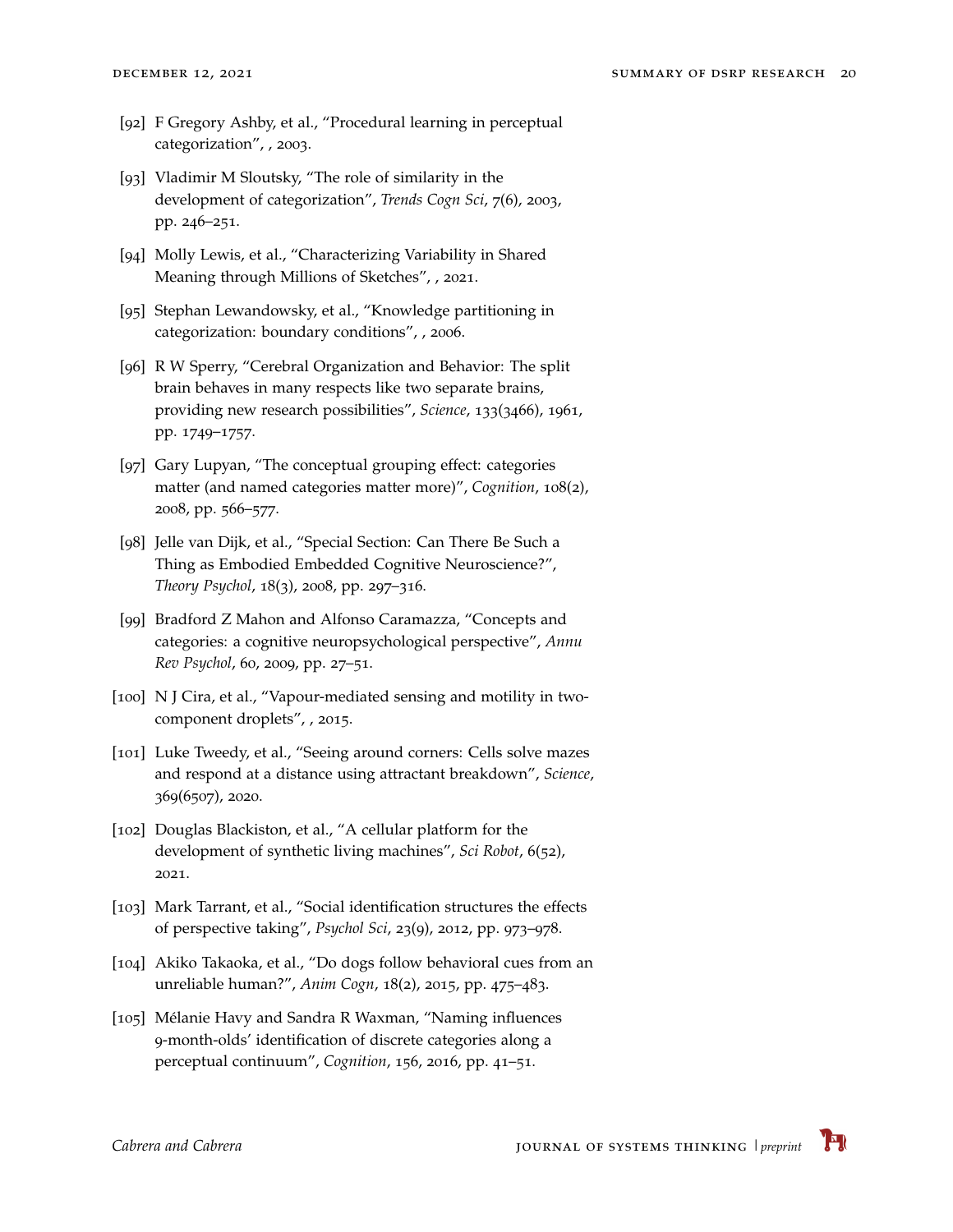- <span id="page-20-0"></span>[106] Walter Mischel and Ebbe B Ebbesen, "Attention in delay of gratification", *J Pers Soc Psychol*, 16(2), 1970, pp. 329–337.
- <span id="page-20-1"></span>[107] Alexandra K Schnell, et al., "Cuttlefish exert self-control in a delay of gratification task", *Proc Biol Sci*, 288(1946), 2021, p. 20203161.
- <span id="page-20-2"></span>[108] Romain P Boisseau, et al., "Habituation in non-neural organisms: evidence from slime moulds", *Proc Biol Sci*, 283(1829), 2016.
- <span id="page-20-3"></span>[109] Derek Cabrera, et al., "A Unifying Theory of Systems Thinking with Psychosocial Applications", *Syst Res*, 32(5), 2015, pp. 534– 545.
- <span id="page-20-4"></span>[110] Herbert A Simon, "The Architecture of Complexity", , 2012.
- <span id="page-20-5"></span>[111] John R Anderson, "The adaptive nature of human categorization", , 1991.
- <span id="page-20-6"></span>[112] G di Pellegrino, "Categorization in single neurons", *Trends Cogn Sci*, 5(5), 2001, p. 186.
- <span id="page-20-7"></span>[113] Juliane Muehlhaus, et al., "Deeper insights into semantic relations: an fMRI study of part-whole and functional associations", *Brain Lang*, 129, 2014, pp. 30–42.
- <span id="page-20-8"></span>[114] Pedro R Montoro, et al., "Subliminal Gestalt grouping: evidence of perceptual grouping by proximity and similarity in absence of conscious perception", *Conscious Cogn*, 25, 2014, pp. 1–8.
- <span id="page-20-9"></span>[115] Simon Baron-Cohen, et al., "Talent in autism: hypersystemizing, hyper-attention to detail and sensory hypersensitivity", *Philos Trans R Soc Lond B Biol Sci*, 364(1522), 2009, pp. 1377–1383.
- <span id="page-20-10"></span>[116] Kurt Lewin, "Dynamic Theory of Personality", Book, 1935.
- <span id="page-20-11"></span>[117] Mooney, "Perception, language, and the part-whole problem", *Psychology of Reading*, 1951.
- <span id="page-20-12"></span>[118] Russell L Ackoff, "Towards a System of Systems Concepts", , 1971.
- <span id="page-20-13"></span>[119] K O Solomon, et al., "Concepts do more than categorize", , 1999.
- <span id="page-20-14"></span>[120] B Tversky and K Hemenway, "Objects, parts, and categories", , 1984.

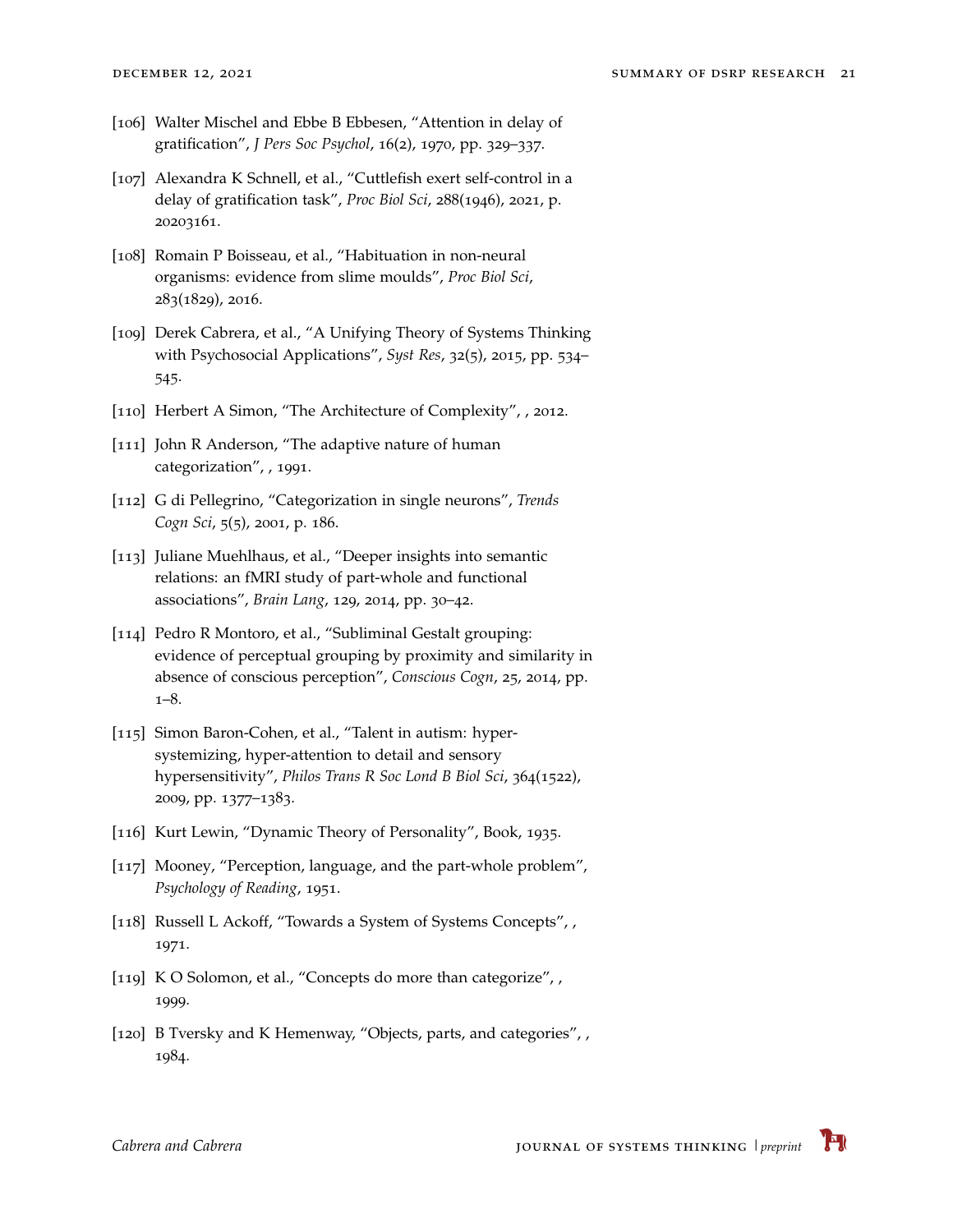- <span id="page-21-0"></span>[121] Robert J Glushko, et al., "Categorization in the wild", *Trends Cogn Sci*, 12(4), 2008, pp. 129–135.
- <span id="page-21-1"></span>[122] Zoe Liberman, et al., "The Origins of Social Categorization", *Trends Cogn Sci*, 21(7), 2017, pp. 556–568.
- <span id="page-21-2"></span>[123] Matthew Fisher and Frank C Keil, "The Binary Bias: A Systematic Distortion in the Integration of Information", *Psychol Sci*, 29(11), 2018, pp. 1846–1858.
- <span id="page-21-3"></span>[124] Jonathan F Kominsky, et al., "Categories and Constraints in Causal Perception", *Psychol Sci*, 28(11), 2017, pp. 1649–1662.
- <span id="page-21-4"></span>[125] John Weily, "Review of Cybernetics or Control and Communication in the Animal and the Machine", , 1951.
- <span id="page-21-5"></span>[126] Norbert Wiener, *Cybernetics or Control and Communication in the Animal and the Machine*, MIT Press, 1961.
- <span id="page-21-6"></span>[127] C A Clement and R J Falmagne, "Logical reasoning, world knowledge, and mental imagery: interconnections in cognitive processes", , 1986.
- <span id="page-21-7"></span>[128] Alison Gopnik, et al., "A theory of causal learning in children: Causal maps and Bayes nets", *Psychol Rev*, 111(1), 2004, pp. 3–32.
- <span id="page-21-8"></span>[129] Laura E Schulz and Alison Gopnik, "Causal learning across domains", *Dev Psychol*, 40(2), 2004, pp. 162–176.
- <span id="page-21-9"></span>[130] Anthony J Greene, "Making Connections", *Scientific American Mind*, 21(3), 2010, pp. 22–29.
- <span id="page-21-10"></span>[131] Yige Piao, et al., "Do pit vipers assess their venom? Defensive tactics of Deinagkistrodon acutus shift with changed venom reserve", *Toxicon*, 199, 2021, pp. 101–108.
- <span id="page-21-11"></span>[132] Fabian Chersi, et al., "Topological self-organization and prediction learning support both action and lexical chains in the brain", *Top Cogn Sci*, 6(3), 2014, pp. 476–491.
- <span id="page-21-12"></span>[133] Alissa L Ferry, et al., "Prelinguistic Relational Concepts: Investigating Analogical Processing in Infants", *Child Dev*, 86(5), 2015, pp. 1386–1405.
- <span id="page-21-13"></span>[134] P L Harris, et al., "Children's use of counterfactual thinking in causal reasoning", , 1996.
- <span id="page-21-14"></span>[135] Elena Mascalzoni, et al., "The cradle of causal reasoning: newborns' preference for physical causality", *Dev Sci*, 16(3), 2013, pp. 327–335.

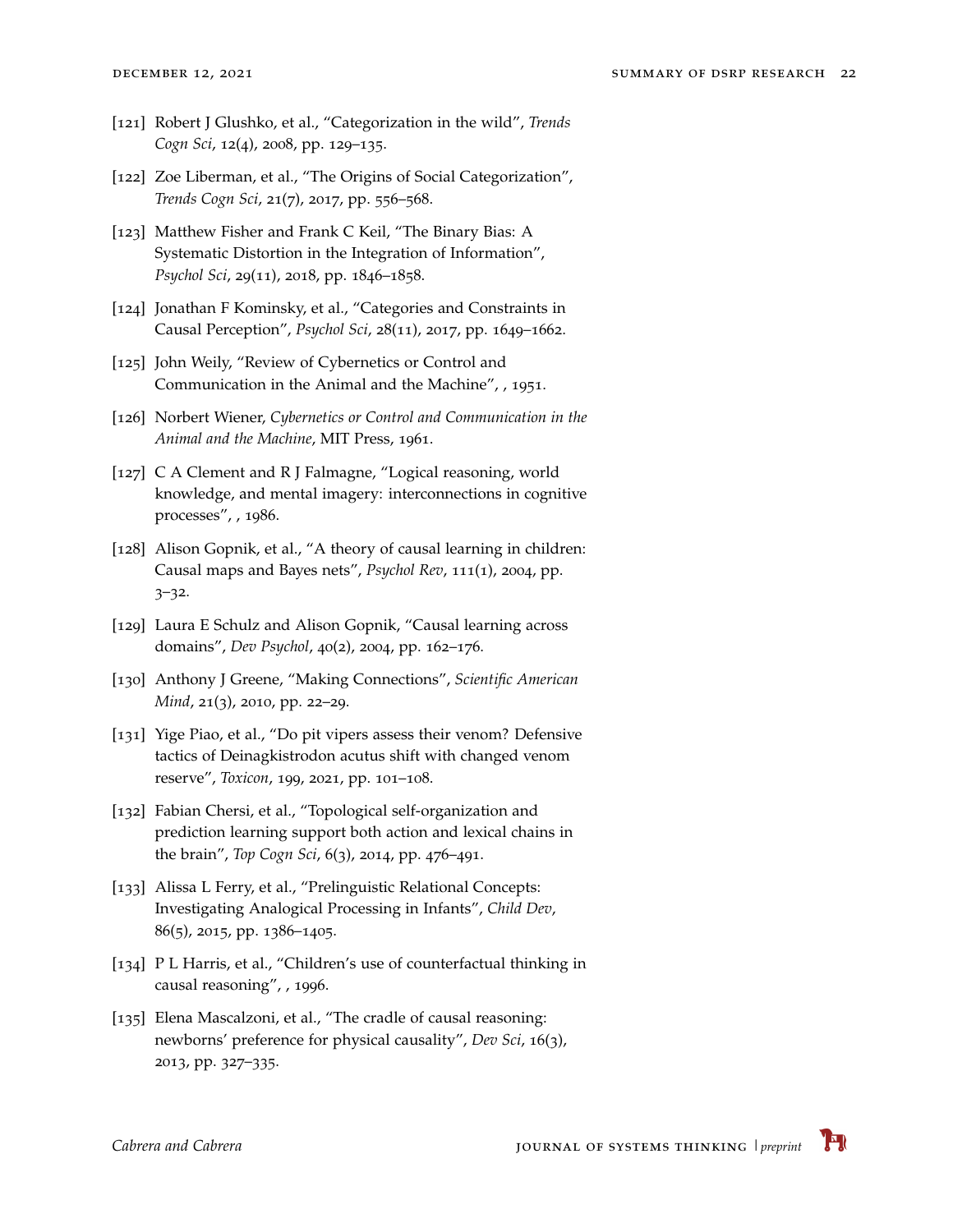- <span id="page-22-0"></span>[136] Martin Rolfs, et al., "Visual adaptation of the perception of causality", *Curr Biol*, 23(3), 2013, pp. 250–254.
- <span id="page-22-1"></span>[137] Mukesh Dhamala, "What is the nature of causality in the brain? - Inherently probabilistic: Comment on "Foundational perspectives on causality in large-scale brain networks" by M. Mannino and S.L. Bressler", *Phys Life Rev*, 15, 2015, pp. 139– 140.
- <span id="page-22-2"></span>[138] Wakako Sanefuji and Etsuko Haryu, "Preschoolers' Development of Theory of Mind: The Contribution of Understanding Psychological Causality in Stories", *Front Psychol*, 9, 2018, p. 955.
- <span id="page-22-3"></span>[139] Derek Cabrera, et al., "An Ecology of Studies on Action-Reaction Relationships: Research into Universals of Systems Thinking and Cognitive Complexity in Mind and Nature", *Journal of Systems Thinking*, 10, 2021, p. 21.
- <span id="page-22-4"></span>[140] Derek Cabrera, et al., "A Literature Review of the Universal Patterns and Atomic Elements of Complex Cognition", in *Routledge Handbook of Systems Thinking*, edited by Derek Cabrera, et al., Routledge, 2021.
- <span id="page-22-5"></span>[141] Marvin, "The Early Development of Conceptual Perspective Taking: Distinguishing among Multiple Perspectives", , 1976.
- <span id="page-22-6"></span>[142] David Premack and Guy Woodruff, "Does the chimpanzee have a theory of mind?", *Behav Brain Sci*, 1(4), 1978, pp. 515– 526.
- <span id="page-22-7"></span>[143] John A Endler, "Bowerbirds, art and aesthetics: Are bowerbirds artists and do they have an aesthetic sense?", *Commun Integr Biol*, 5(3), 2012, pp. 281–283.
- <span id="page-22-8"></span>[144] Bugnyar Thomas, "Ravens attribute visual access to unseen competitors", *Nature Communications*, 2016.
- <span id="page-22-9"></span>[145] Daniel Chamovitz, "What a Plant Knows: A Field Guide to the Senses", , 2012.
- <span id="page-22-10"></span>[146] Alicia Montesinos-Navarro, et al., "Benefits for nurse and facilitated plants emerge when interactions are considered along the entire life-span", *Perspectives in plant ecology, evolution and systematics*, 41, 2019, p. 125483.
- <span id="page-22-11"></span>[147] Baron-Cohen, "Does the autistic child have a "theory of mind"?", , 1985.

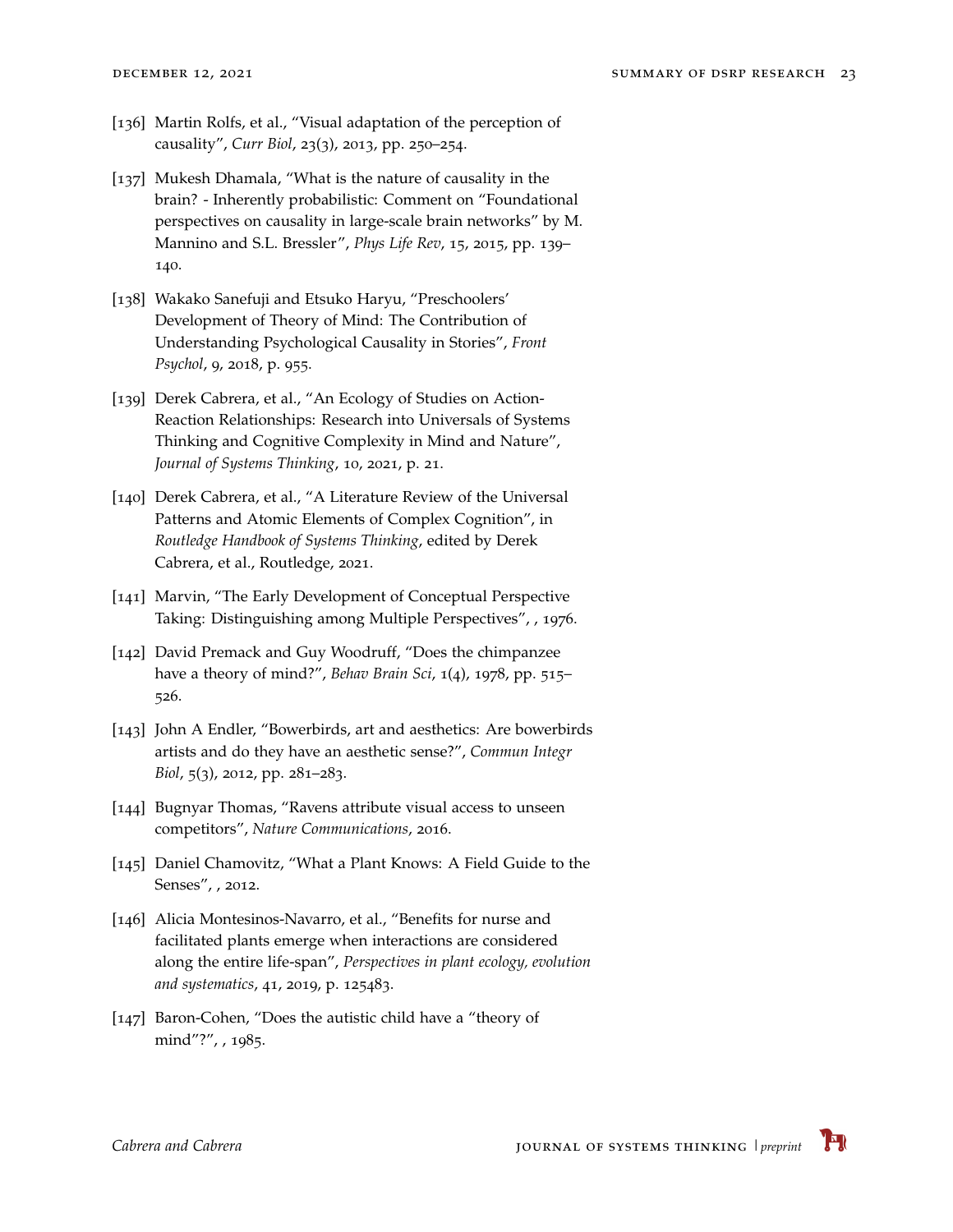- <span id="page-23-0"></span>[148] G Vallar, et al., "A fronto-parietal system for computing the egocentric spatial frame of reference in humans", *Exp Brain Res*, 124(3), 1999, pp. 281–286.
- <span id="page-23-1"></span>[149] Freeman Dyson, *Disturbing the universe*, Basic Books, 1979.
- <span id="page-23-2"></span>[150] Analia Zwick, et al., "Maximizing Information on the Environment by Dynamically Controlled Qubit Probes", *Phys Rev Applied*, 5(1), 2016, p. 014007.
- <span id="page-23-3"></span>[151] Gonzalo A Álvarez, "Email To Cabrera: "RE: Question about your article on Qubit Probes."", , 2021.
- <span id="page-23-4"></span>[152] Perrine Ruby and Jean Decety, "How would you feel versus how do you think she would feel? A neuroimaging study of perspective-taking with social emotions", *J Cogn Neurosci*, 16(6), 2004, pp. 988–999.
- <span id="page-23-5"></span>[153] James Russell, et al., "Episodic future thinking in 3- to 5-yearold children: the ability to think of what will be needed from a different point of view", *Cognition*, 114(1), 2010, pp. 56–71.
- <span id="page-23-6"></span>[154] Hannes Rakoczy, et al., "Theory of mind and wisdom: The development of different forms of perspective-taking in late adulthood", *Br J Psychol*, 109(1), 2018, pp. 6–24.
- <span id="page-23-7"></span>[155] Fabrizio Mafessoni and Michael Lachmann, "The complexity of understanding others as the evolutionary origin of empathy and emotional contagion", *Sci Rep*, 9(1), 2019, p. 5794.
- <span id="page-23-8"></span>[156] Amos Tversky and Daniel Kahneman, "The Framing of Decisions and the Psychology of Choice", , 1981.
- <span id="page-23-9"></span>[157] Schober, "Spatial perspective-taking in conversation", , 1993.
- <span id="page-23-10"></span>[158] G Bateson, "Perspective Taking: Imagining how another would feel versus imagining how you would feel", , 1997.
- <span id="page-23-11"></span>[159] Megan L Knowles, "Social rejection increases perspective taking", *J Exp Soc Psychol*, 55, 2014, pp. 126–132.
- <span id="page-23-12"></span>[160] Andrea Cavallo, et al., "When Far Becomes Near", *Psychol Sci*, 28(1), 2017, pp. 69–79.
- <span id="page-23-13"></span>[161] Margaret A Neale and Max H Bazerman, "The Role of Perspective-Taking Ability in Negotiating under Different Forms of Arbitration", , 1983.